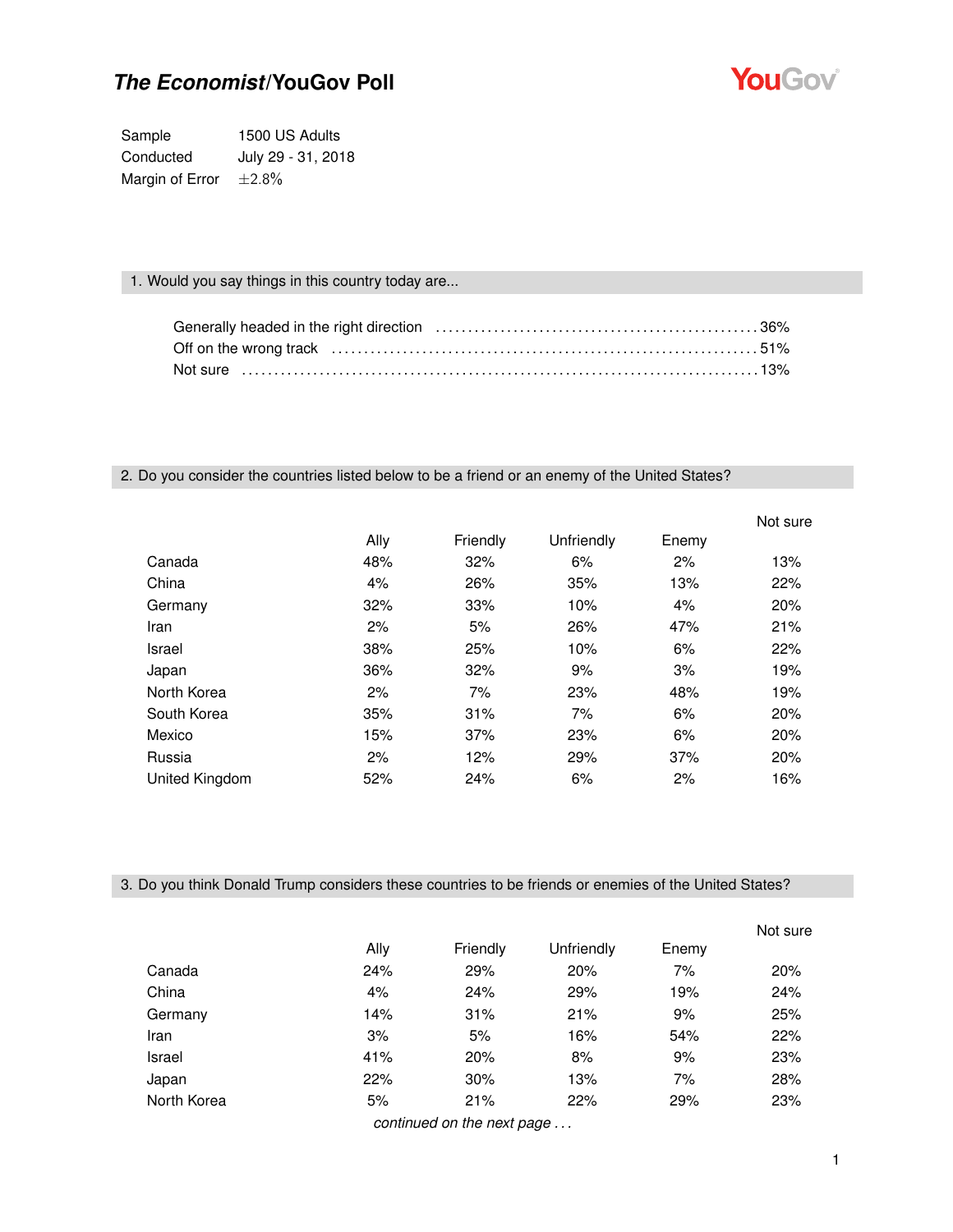

### *continued from previous page*

|                | Allv | Friendly | Unfriendly | Enemy | Not sure |
|----------------|------|----------|------------|-------|----------|
| South Korea    | 23%  | 34%      | 10%        | 9%    | 25%      |
| Mexico         | 5%   | 21%      | 32%        | 23%   | 20%      |
| Russia         | 15%  | 32%      | 18%        | 13%   | 22%      |
| United Kingdom | 28%  | 29%      | 15%        | 6%    | 22%      |

#### 4. Who do you think Vladimir Putin wanted to win the 2016 U.S. Presidential election?

#### 5. Do you believe that Russia interfered with the 2016 U.S. Presidential election?

| Yes       |  |  |  |  |  |  |  |  |  |  |  |  |  |  |  |  |  |  |  |  |  |  |  |  |  |  |
|-----------|--|--|--|--|--|--|--|--|--|--|--|--|--|--|--|--|--|--|--|--|--|--|--|--|--|--|
| <b>No</b> |  |  |  |  |  |  |  |  |  |  |  |  |  |  |  |  |  |  |  |  |  |  |  |  |  |  |
|           |  |  |  |  |  |  |  |  |  |  |  |  |  |  |  |  |  |  |  |  |  |  |  |  |  |  |

6. How much does it matter to you that Russia interfered in the 2016 U.S. Presidential election? *Asked of those who believe Russia interfered with the 2016 U.S. Presidential election*

7. Was the Russian interference in the 2016 U.S. Presidential election intended to help Donald Trump or not? *Asked of those who believe Russia interfered with the 2016 U.S. Presidential election*

| continued on the next page |  |
|----------------------------|--|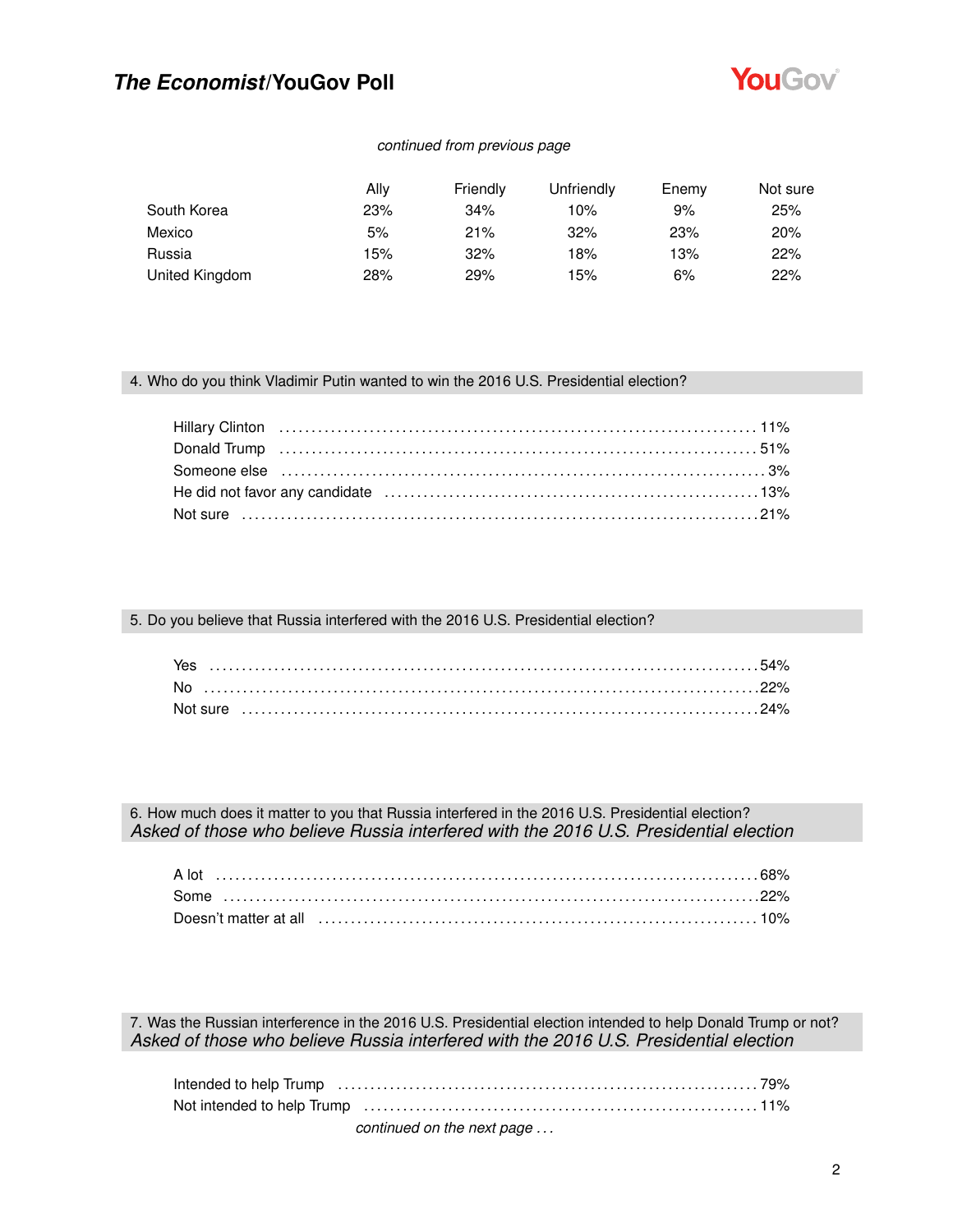

#### *continued from previous page*

Not sure . . . . . . . . . . . . . . . . . . . . . . . . . . . . . . . . . . . . . . . . . . . . . . . . . . . . . . . . . . . . . . . . . . . . . . . . . . . . . . . . 10%

8. Do you think Russian interference in 2016 U.S. Presidential election affected the outcome of the election? *Asked of those who believe Russia interfered with the 2016 U.S. Presidential election*

| Affected the outcome influence in the content of the content of the content of the content of the content of t                                                                                                                 |  |
|--------------------------------------------------------------------------------------------------------------------------------------------------------------------------------------------------------------------------------|--|
| Did not affect the outcome encounteral container and the original container and the outcome of the outcome of the state of the state of the state of the state of the state of the state of the state of the state of the stat |  |
| Not sure ……………………………………………………………………………………10%                                                                                                                                                                                   |  |

9. Do you believe that Russia is interfering with the 2018 midterm election?

| Yes       |  |
|-----------|--|
| <b>No</b> |  |
|           |  |

#### 10. Who do you think Vladimir Putin wants to win the 2018 midterm election?

### 11. How concerned are you about improper relations between the Trump campaign and Russia?

| Not concerned at all (all contains and all contains and all contains and all concerned at all all all all all $22\%$ |  |
|----------------------------------------------------------------------------------------------------------------------|--|
|                                                                                                                      |  |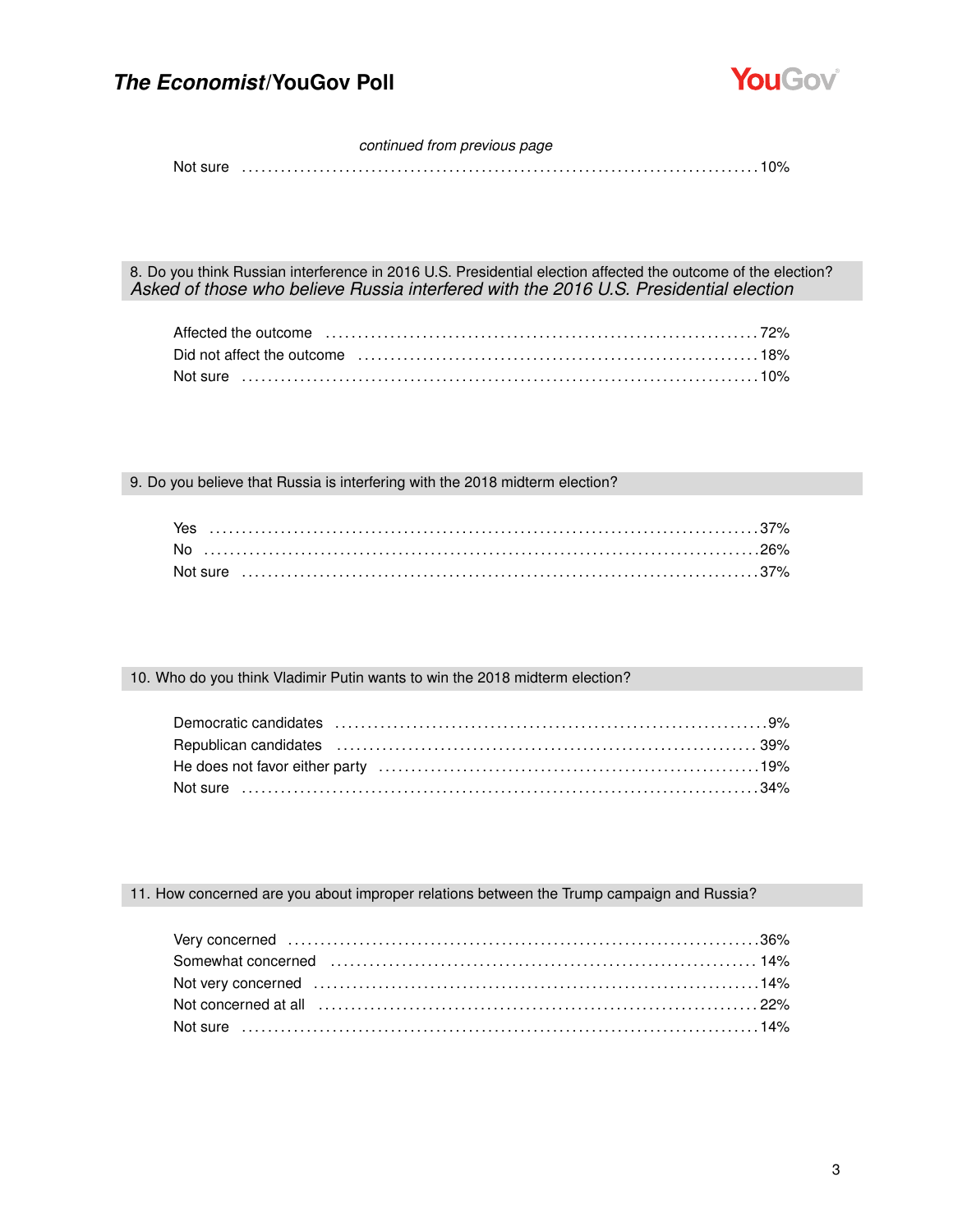

12. Do you think any member of the Trump campaign, other than Donald Trump himself, did anything improper in their dealings with Russian officials before the Inauguration?

| Yes |  |
|-----|--|
|     |  |
|     |  |

13. Do you think any member of the Trump campaign, other than Donald Trump himself, did anything illegal in their dealings with Russian officials before the Inauguration?

| Yes       |  |  |  |  |  |  |  |  |  |  |  |  |  |  |  |  |  |  |  |  |  |  |
|-----------|--|--|--|--|--|--|--|--|--|--|--|--|--|--|--|--|--|--|--|--|--|--|
| <b>No</b> |  |  |  |  |  |  |  |  |  |  |  |  |  |  |  |  |  |  |  |  |  |  |
|           |  |  |  |  |  |  |  |  |  |  |  |  |  |  |  |  |  |  |  |  |  |  |

14. Do you think Donald Trump himself did anything improper in his dealings with Russian officials before the Inauguration?

15. Do you think Donald Trump himself did anything illegal in his dealings with Russian officials before the Inauguration?

| Yes |  |  |  |  |  |  |  |  |  |  |  |  |  |  |  |  |  |  |  |  |  |  |  |  |  |
|-----|--|--|--|--|--|--|--|--|--|--|--|--|--|--|--|--|--|--|--|--|--|--|--|--|--|
| No. |  |  |  |  |  |  |  |  |  |  |  |  |  |  |  |  |  |  |  |  |  |  |  |  |  |
|     |  |  |  |  |  |  |  |  |  |  |  |  |  |  |  |  |  |  |  |  |  |  |  |  |  |

16. Do you have a favorable or an unfavorable opinion of Robert Mueller?

| Somewhat favorable (a) contain and the contract of the contract of the state of the state of the state of the s |  |
|-----------------------------------------------------------------------------------------------------------------|--|
|                                                                                                                 |  |
| continued on the next page                                                                                      |  |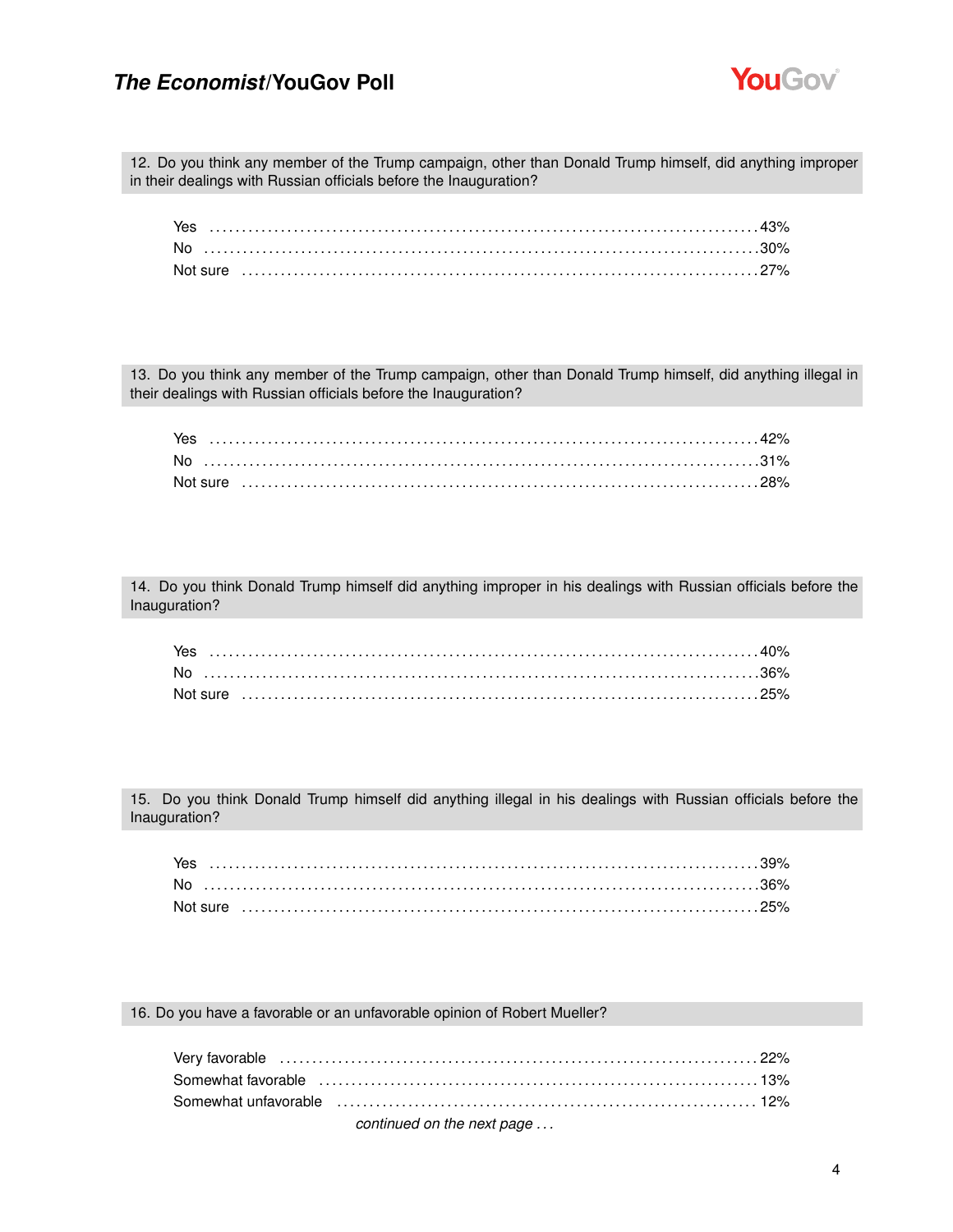

### *continued from previous page*

| Very unfavorable …………………………………………………………………………19% |  |
|--------------------------------------------------|--|
|                                                  |  |

### 17. Do you approve or disapprove of the way Robert Mueller is handling his job as special counsel?

### 18. Do you think the FBI investigation of President Trump is a witch hunt or a legitimate investigation?

| Not sure …………………………………………………………………………………18% |  |
|---------------------------------------------|--|

### 19. Do you believe Donald Trump is being framed by the FBI and the Department of Justice?

### 20. Do you have a favorable or an unfavorable opinion of Michael Cohen?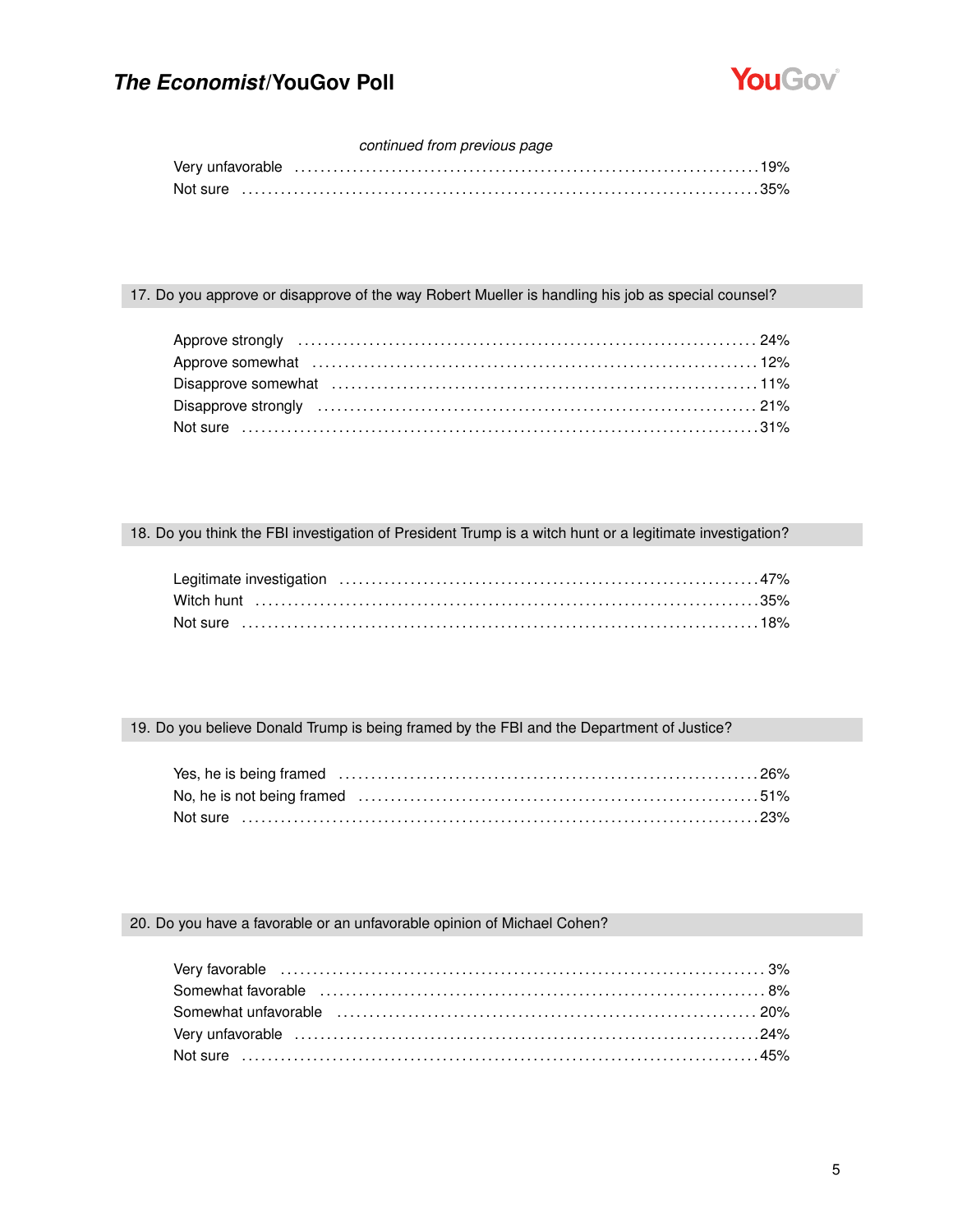

21. Do you think Michael Cohen is honest and trustworthy, or not?

| Not sure …………………………………………………………………………………53% |  |
|---------------------------------------------|--|

22. How much have you heard in the news recently about secret recordings Michael Cohen made of conversations he had with Donald Trump?

#### 23. Do you have a favorable or unfavorable opinion of the NRA?

| Somewhat favorable (all contains and contained a state of the state of the state of the state of the state of t |  |
|-----------------------------------------------------------------------------------------------------------------|--|
| Somewhat unfavorable (all contains and contained a state of the state of the state of the state of the state o  |  |
|                                                                                                                 |  |
|                                                                                                                 |  |

#### 24. Which is more important?

25. If you had to choose, which one is more important? *Asked of those who are not sure about which one was more important or thought both are equally important*

The right of people to own guns . . . . . . . . . . . . . . . . . . . . . . . . . . . . . . . . . . . . . . . . . . . . . . . . . . . . . . . . .49% *continued on the next page . . .*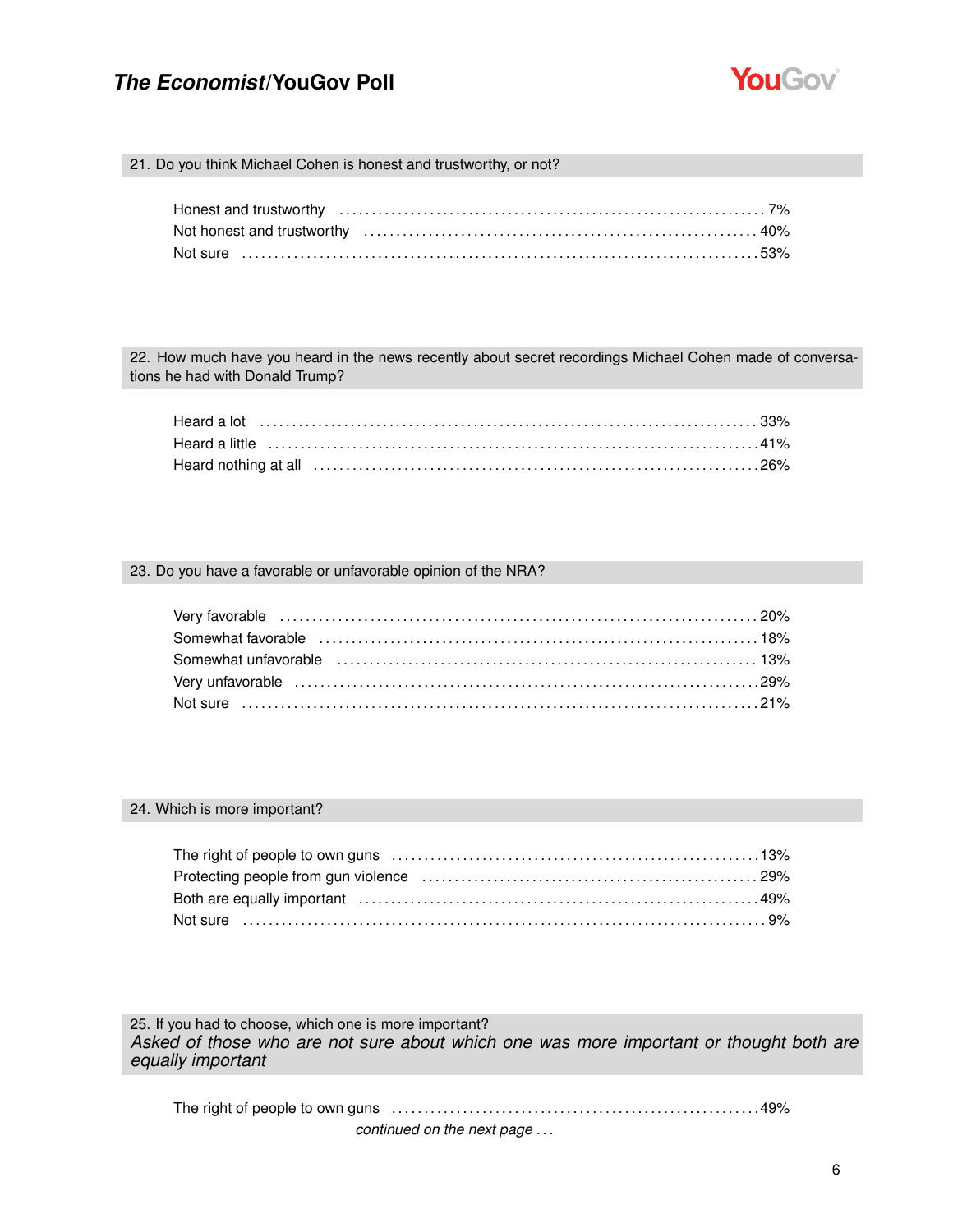

### *continued from previous page*

Protecting people from gun violence . . . . . . . . . . . . . . . . . . . . . . . . . . . . . . . . . . . . . . . . . . . . . . . . . . . . 51%

26. If you had to choose, which one is more important? *Combined results with forced choice follow up*

### 27. Do you or does anyone in your household own a gun?

| Don't personally own a gun, but someone in the household owns a gun  15% |  |
|--------------------------------------------------------------------------|--|
|                                                                          |  |
|                                                                          |  |

28. How many guns are in your house? *Asked of those who own guns themselves or a member of their household owns a gun*

29. How many guns are in your house? *Asked of those who own guns or there is a gun in the household*

1 . . . . . . . . . . . . . . . . . . . . . . . . . . . . . . . . . . . . . . . . . . . . . . . . . . . . . . . . . . . . . . . . . . . . . . . . . . . . . . . . . . . . . . . 39% *continued on the next page . . .*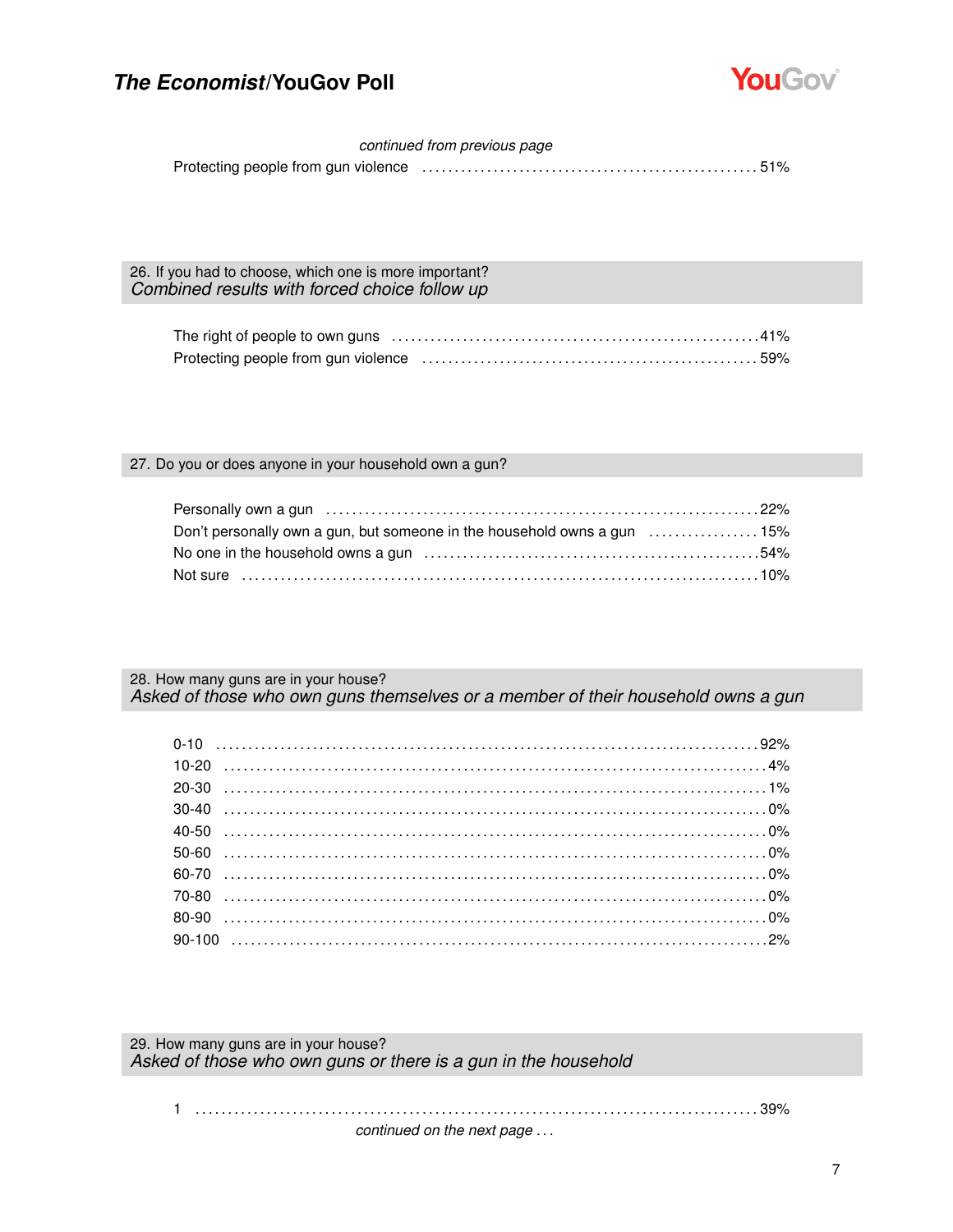

### *continued from previous page*

30. In general, do you feel the laws covering the sale of handguns should be made more strict than they are now?

31. Do you support or oppose a law that allows families and law enforcement to petition a court to temporarily suspend a person's access to firearms if there is documented evidence that an individual is threatening harm to themselves or others?

32. Do you support or oppose giving teachers and school administrators permission to carry firearms on school property?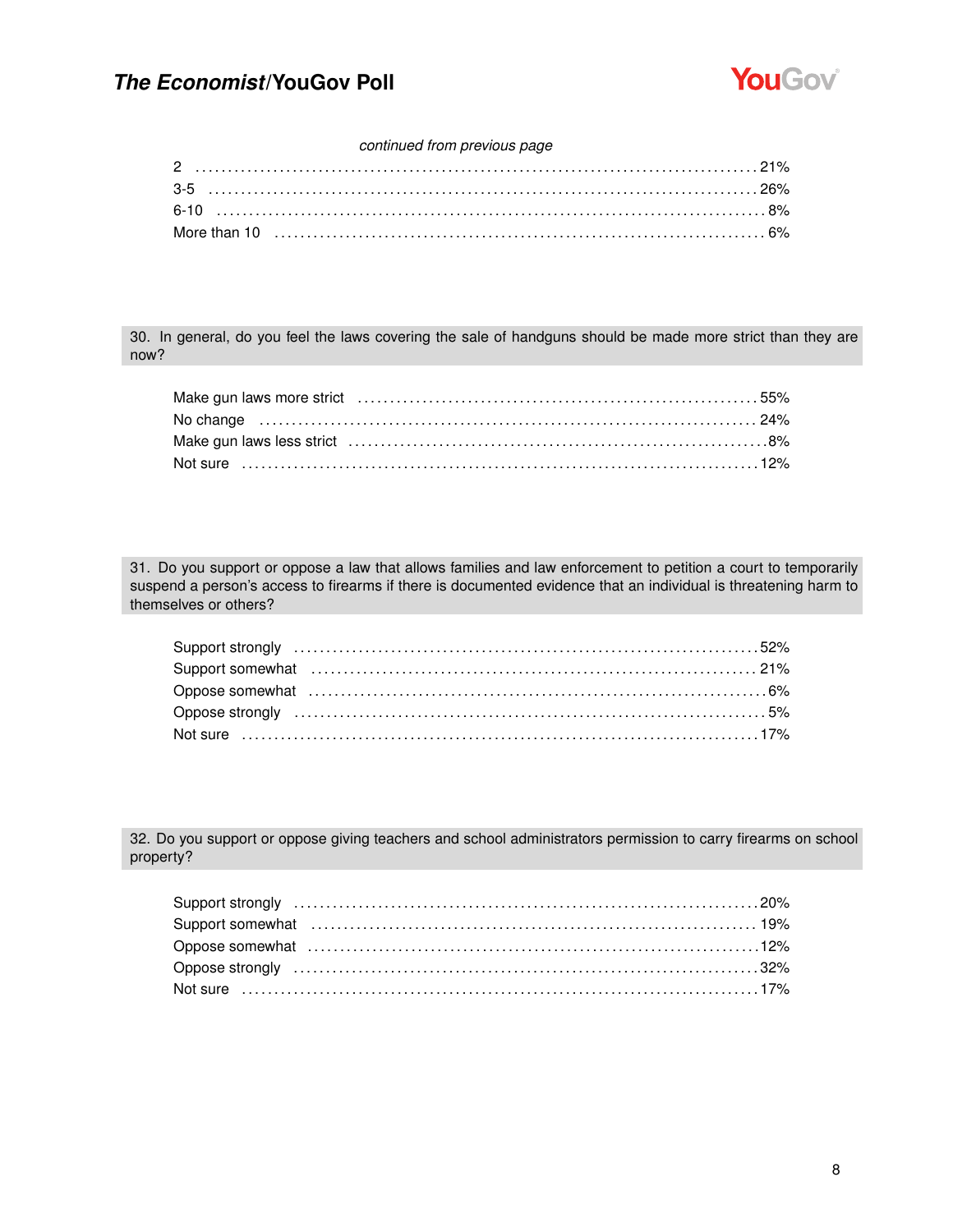

33. Do you support or oppose a law that would raise the minimum age for buying any type of gun or ammunition to 21?

34. Do you support or oppose a law that would restrict the number of guns a person could buy at one time?

| Support somewhat (and the control of the control of the control of the control of the control of the control o |  |
|----------------------------------------------------------------------------------------------------------------|--|
|                                                                                                                |  |
|                                                                                                                |  |
|                                                                                                                |  |

### 35. Do you support or oppose allowing people to make their own guns on a 3D printer?

36. Would learning that a candidate running for Congress in your district has received financial support from the NRA make you more likely or less likely to vote for that candidate for Congress?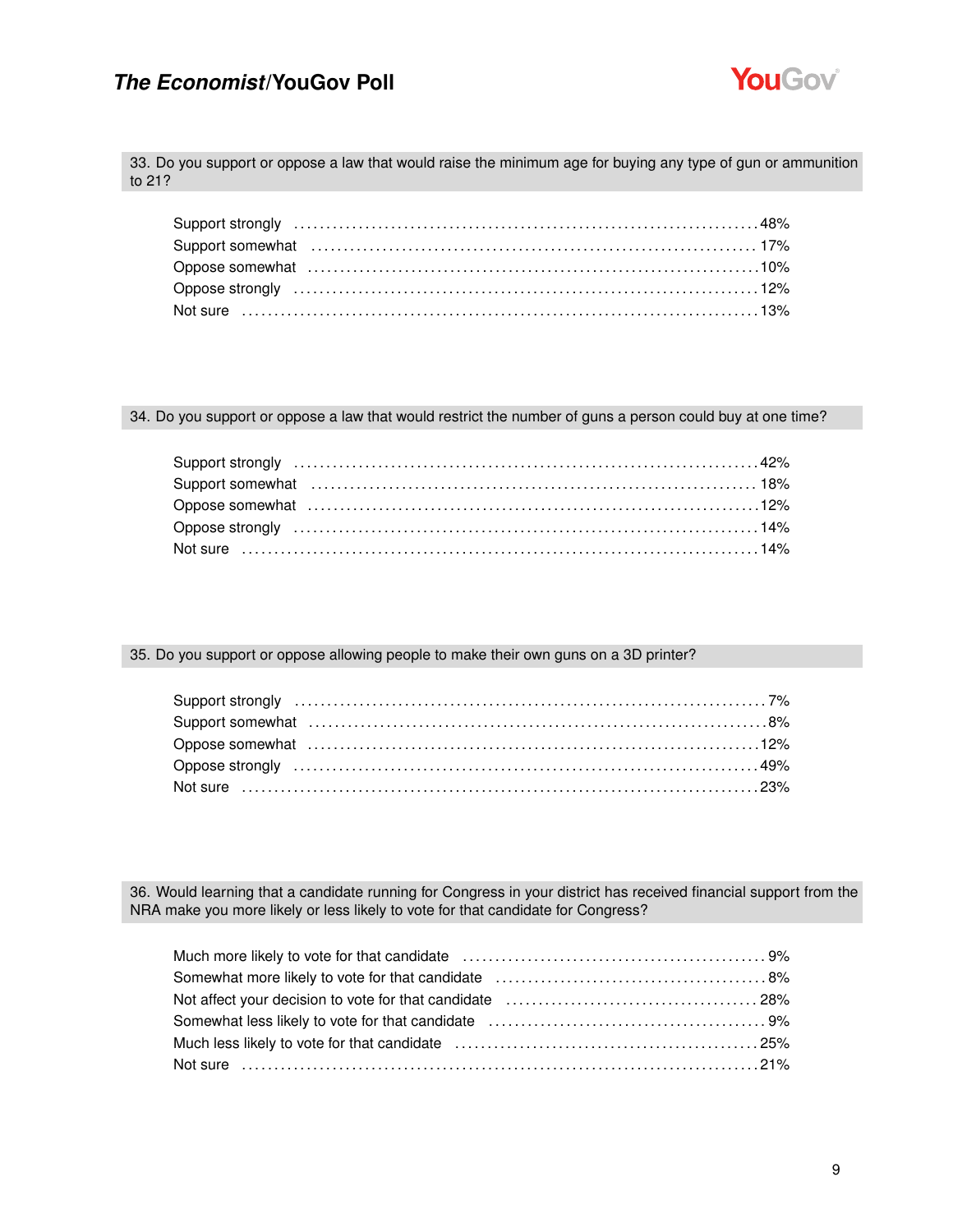

37. How serious a problem do you think climate change is?

#### 38. On the subject of climate change do you think:

| The world's climate is changing as a result of human activity 55%     |  |
|-----------------------------------------------------------------------|--|
| The world's climate is changing but NOT because of human activity 22% |  |
|                                                                       |  |
| Not sure ……………………………………………………………………………………17%                          |  |

39. How sure are you that the climate [is changing as a result of human activity / is changing but NOT because of human activity / is NOT changing]?

40. Has the United States already been harmed by climate change?

| Yes |  |
|-----|--|
|     |  |
|     |  |

41. How worried are you that the United States will be harmed by climate change in the next 50 years?

Very worried . . . . . . . . . . . . . . . . . . . . . . . . . . . . . . . . . . . . . . . . . . . . . . . . . . . . . . . . . . . . . . . . . . . . . . . . . . . . 38%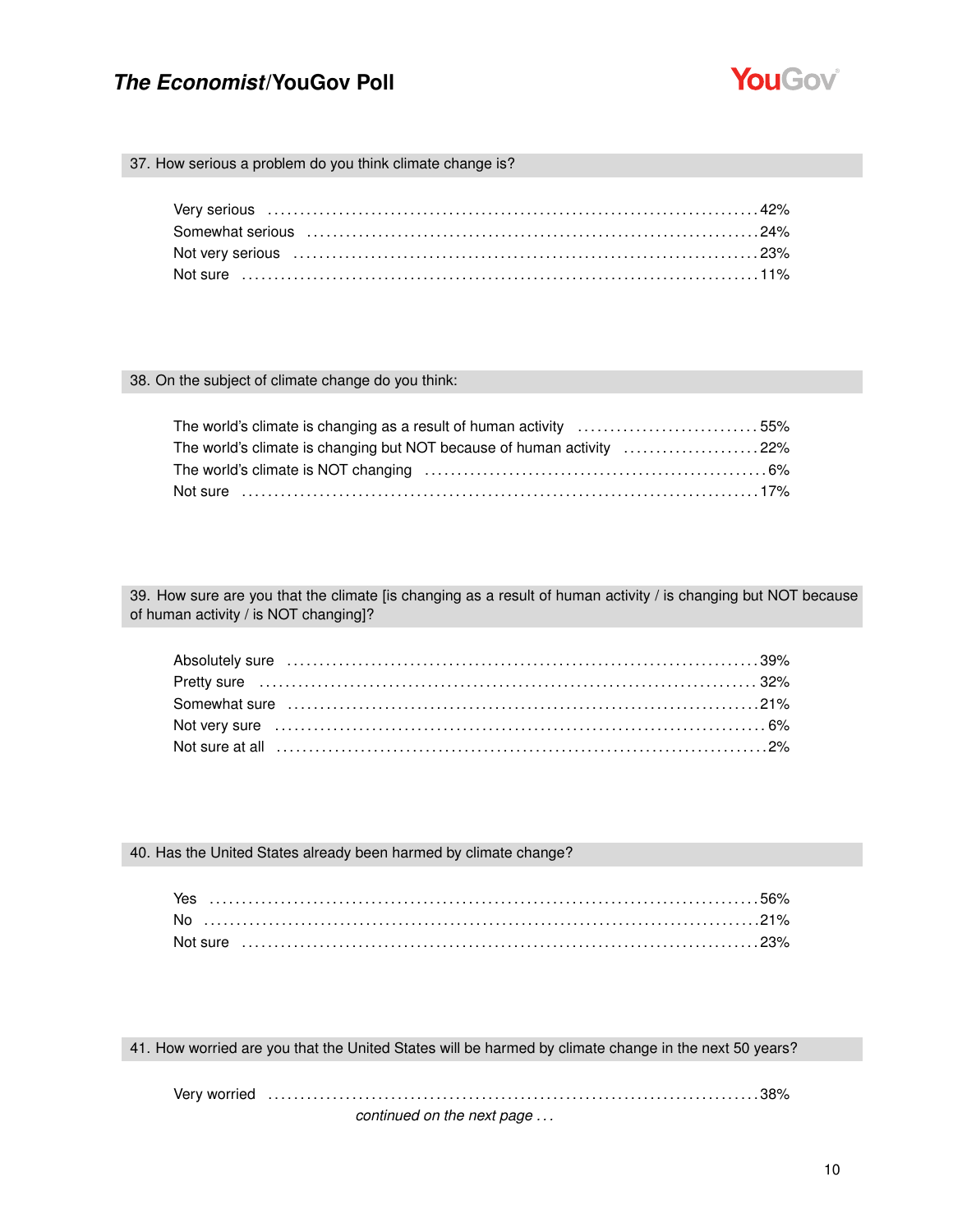

### *continued from previous page*

| Not worried at all encourance contained and manufacture and the state of the state of the state of the state o |  |
|----------------------------------------------------------------------------------------------------------------|--|
|                                                                                                                |  |
|                                                                                                                |  |

### 42. How worried are you that you or your family will be personally harmed by climate change in the next 50 years?

43. Do you think the severity of recent weather events are the result of climate change or do these kind of events just happen from time to time?

#### 44. From what you know about it now, do you support or oppose the new tax reform law?

| Somewhat support (and the continuum control of the control of the control of the control of the control of the control of the control of the control of the control of the control of the control of the control of the contro |  |
|--------------------------------------------------------------------------------------------------------------------------------------------------------------------------------------------------------------------------------|--|
|                                                                                                                                                                                                                                |  |
|                                                                                                                                                                                                                                |  |
|                                                                                                                                                                                                                                |  |

45. When you file your taxes, do you itemize deductions or do you take the standard deduction?

| continued on the next nage |  |
|----------------------------|--|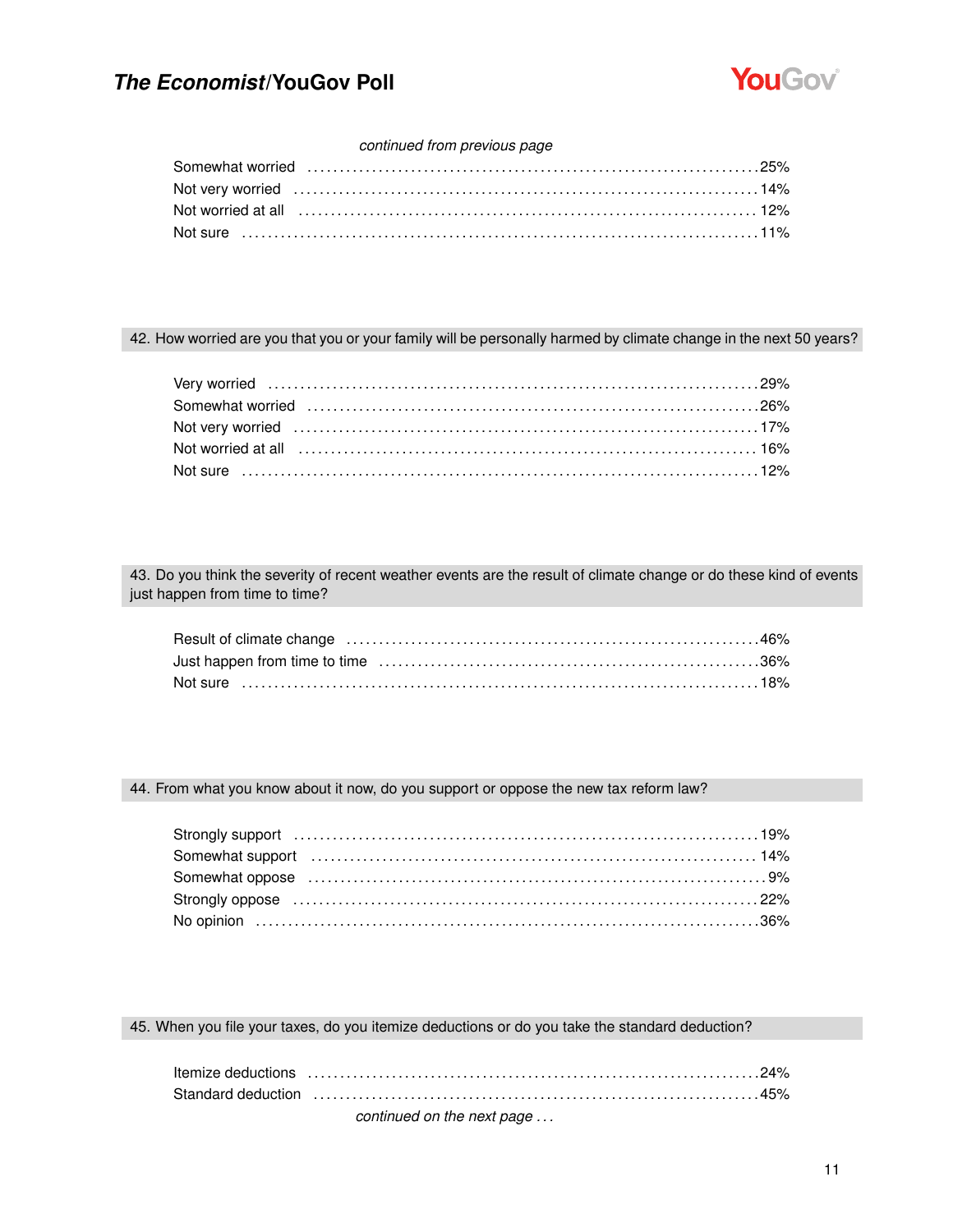

### *continued from previous page*

|  |  |  | Not sure   ………………………………………………………………………………………15% |
|--|--|--|-------------------------------------------------|
|  |  |  |                                                 |

### 46. From what you know about it now, do you think you will pay more or less under the new tax plan?

### 47. How important are the following issues to you?

|                         | Very Important | Somewhat<br>Important | Not very<br>Important | Unimportant |
|-------------------------|----------------|-----------------------|-----------------------|-------------|
| The economy             | 67%            | 25%                   | 5%                    | 3%          |
| Immigration             | 50%            | 33%                   | 11%                   | 6%          |
| The environment         | 50%            | 32%                   | 11%                   | 7%          |
| <b>Terrorism</b>        | 57%            | 28%                   | 9%                    | 5%          |
| Gay rights              | 26%            | 23%                   | 23%                   | 28%         |
| Education               | 61%            | 27%                   | 8%                    | 4%          |
| Health care             | 72%            | 21%                   | 5%                    | 3%          |
| Social security         | 65%            | 26%                   | 6%                    | 3%          |
| The budget deficit      | 45%            | 38%                   | 12%                   | 5%          |
| The war in Afghanistan  | 30%            | 40%                   | 20%                   | 10%         |
| Taxes                   | 52%            | 37%                   | 7%                    | 4%          |
| Medicare                | 63%            | 26%                   | 7%                    | 4%          |
| Abortion                | 40%            | 31%                   | 16%                   | 13%         |
| Foreign policy          | 42%            | 41%                   | 12%                   | 5%          |
| Gun control             | 51%            | 26%                   | 14%                   | 8%          |
| International trade and |                |                       |                       |             |
| globalization           | 36%            | 45%                   | 12%                   | 7%          |
| Use of military force   | 44%            | 38%                   | 12%                   | 6%          |

### 48. Which of these is the most important issue for you?

### The economy . . . . . . . . . . . . . . . . . . . . . . . . . . . . . . . . . . . . . . . . . . . . . . . . . . . . . . . . . . . . . . . . . . . . . . . . . . . 13%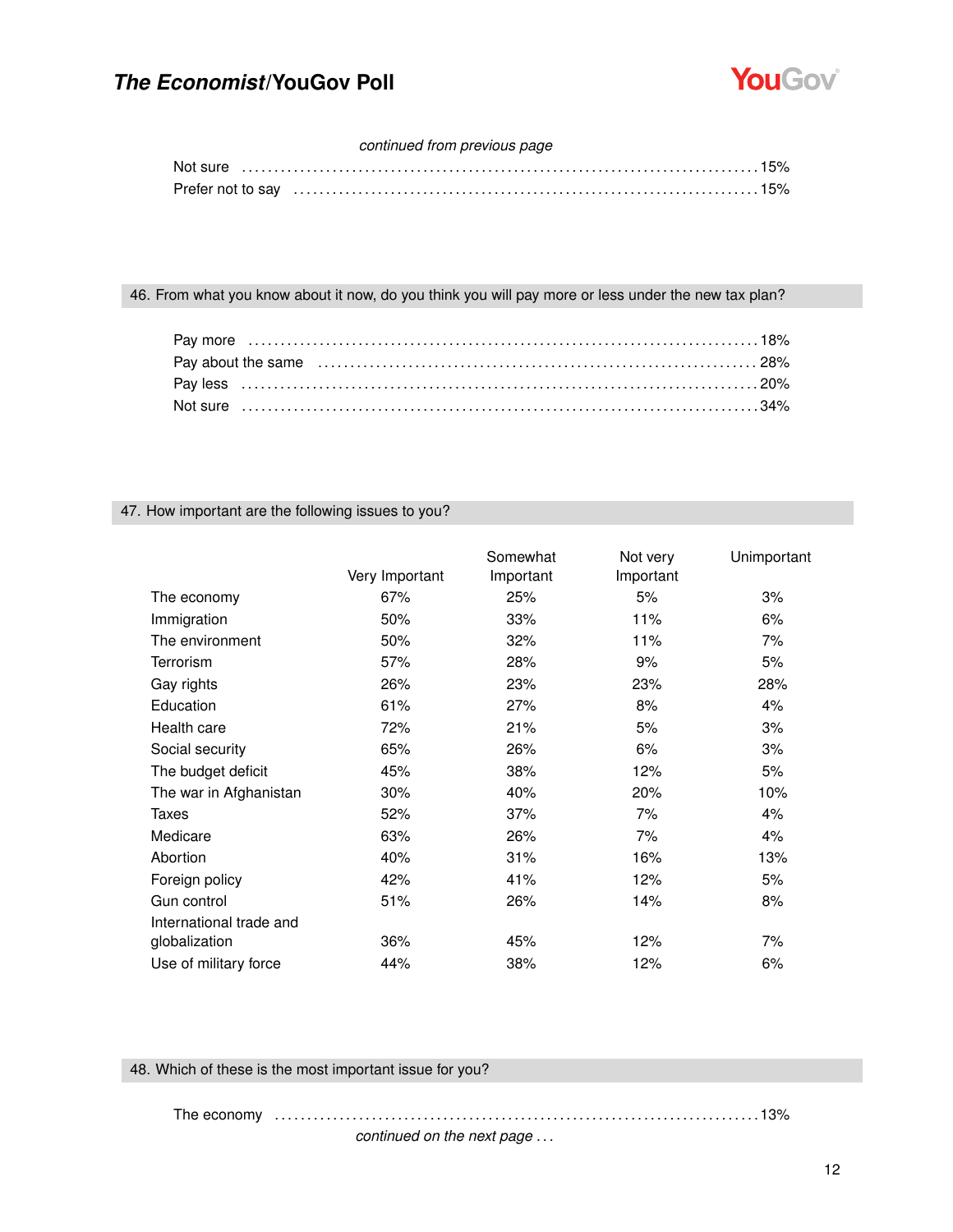

### *continued from previous page*

| Gay rights (a) and the control of the control of the control of the control of the control of the control of the control of the control of the control of the control of the control of the control of the control of the cont |  |
|--------------------------------------------------------------------------------------------------------------------------------------------------------------------------------------------------------------------------------|--|
|                                                                                                                                                                                                                                |  |
|                                                                                                                                                                                                                                |  |
|                                                                                                                                                                                                                                |  |
| The budget deficit (and according to the budget deficit (and according to the budget deficit (and according to the budget deficit (and $3\%$                                                                                   |  |
|                                                                                                                                                                                                                                |  |
|                                                                                                                                                                                                                                |  |
|                                                                                                                                                                                                                                |  |
|                                                                                                                                                                                                                                |  |
|                                                                                                                                                                                                                                |  |
|                                                                                                                                                                                                                                |  |
|                                                                                                                                                                                                                                |  |

### 49. Do you have a favorable or an unfavorable opinion of the following people?

|                      | Verv<br>favorable | Somewhat<br>favorable | Somewhat<br>unfavorable | Verv<br>unfavorable | Don't know |
|----------------------|-------------------|-----------------------|-------------------------|---------------------|------------|
| Donald Trump         | 24%               | 16%                   | 8%                      | 45%                 | 8%         |
| Mike Pence           | 24%               | 15%                   | 8%                      | 35%                 | 18%        |
| Paul Ryan            | 5%                | 17%                   | 20%                     | 34%                 | 24%        |
| Mitch McConnell      | 3%                | 16%                   | 18%                     | 34%                 | 30%        |
| Nancy Pelosi         | 9%                | 19%                   | 14%                     | 37%                 | 22%        |
| <b>Chuck Schumer</b> | 9%                | 16%                   | 13%                     | 29%                 | 32%        |

### 50. Do you have a favorable or unfavorable opinion of the political parties?

|                      | Verv<br>favorable | Somewhat<br>favorable | Somewhat<br>unfavorable | Verv<br>unfavorable | Don't know |
|----------------------|-------------------|-----------------------|-------------------------|---------------------|------------|
| The Democratic Party | 14%               | 23%                   | 17%                     | 33%                 | 13%        |
| The Republican Party | 11%               | 22%                   | 15%                     | 38%                 | 13%        |

### 51. Is the Democratic Party...

Too liberal . . . . . . . . . . . . . . . . . . . . . . . . . . . . . . . . . . . . . . . . . . . . . . . . . . . . . . . . . . . . . . . . . . . . . . . . . . . . . . 39%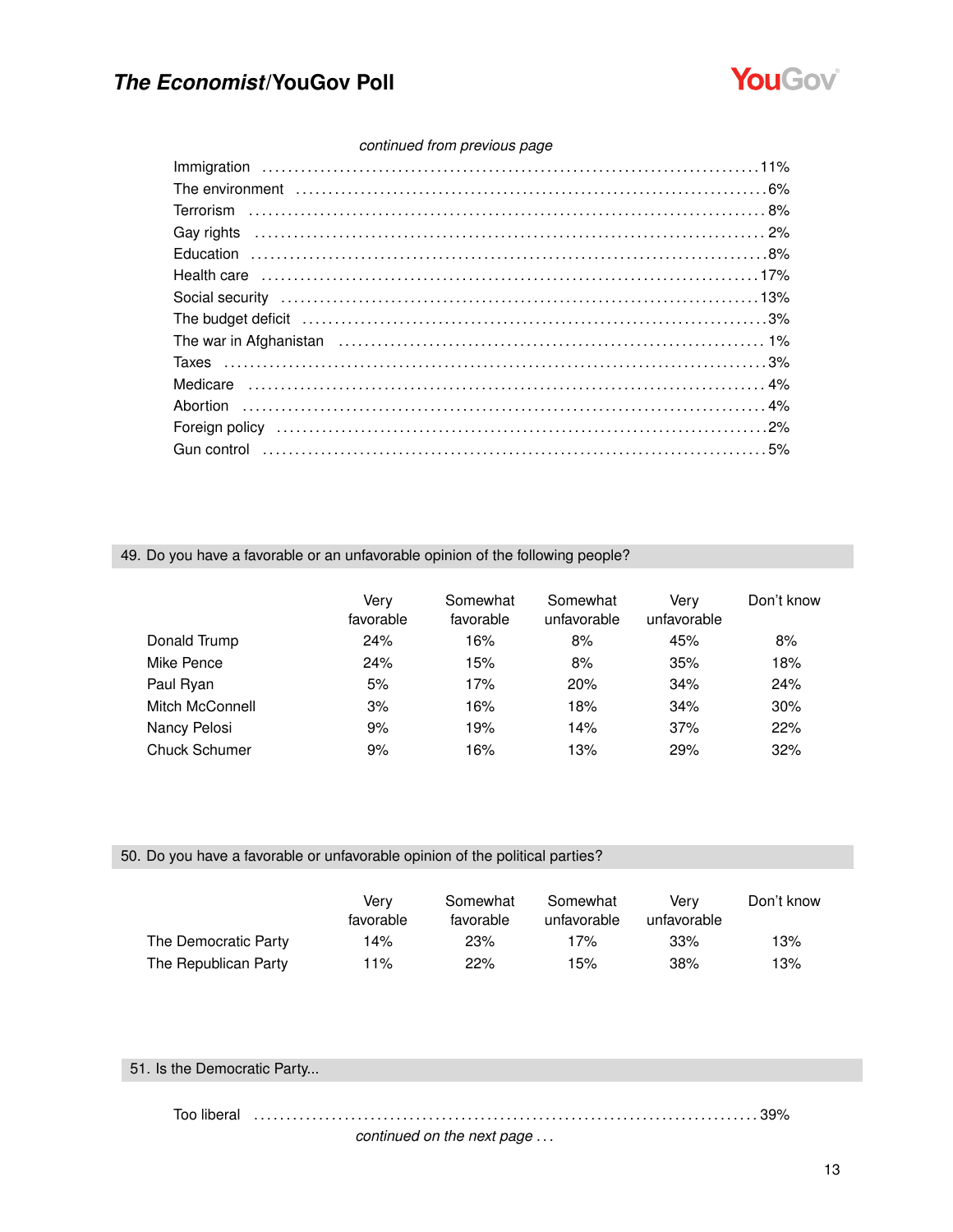

### *continued from previous page*

| Not liberal enough entitled and the control of the control of the control of the control of the control of the control of the control of the control of the control of the control of the control of the control of the contro |  |
|--------------------------------------------------------------------------------------------------------------------------------------------------------------------------------------------------------------------------------|--|
|                                                                                                                                                                                                                                |  |

### 52. Is the Republican Party...

## 53. Do you approve or disapprove of the way Donald Trump is handling his job as President?

| Strongly disapprove (all according to the control of the strongly disapprove and the strongly disapprove and the strong strong strong to the strong strong strong strong strong strong strong strong strong strong strong stro |  |
|--------------------------------------------------------------------------------------------------------------------------------------------------------------------------------------------------------------------------------|--|
|                                                                                                                                                                                                                                |  |

### 54. Do you approve or disapprove of the way Donald Trump is handling these specific issues?

|                       | Strongly<br>approve | Somewhat<br>approve            | Somewhat<br>disapprove | Strongly<br>disapprove | No opinion |
|-----------------------|---------------------|--------------------------------|------------------------|------------------------|------------|
| Abortion              | 16%                 | 15%                            | 9%                     | 34%                    | 26%        |
| <b>Budget deficit</b> | 14%                 | 19%                            | 12%                    | 35%                    | 20%        |
| Civil rights          | 18%                 | 17%                            | 8%                     | 37%                    | 20%        |
| Economy               | 27%                 | 18%                            | 11%                    | 30%                    | 14%        |
| Education             | 14%                 | 18%                            | 12%                    | 33%                    | 23%        |
| Environment           | 15%                 | 17%                            | 10%                    | 37%                    | 20%        |
| Foreign policy        | 22%                 | 15%                            | 10%                    | 37%                    | 15%        |
| Gay rights            | 13%                 | 14%                            | 10%                    | 31%                    | 33%        |
| Gun control           | 20%                 | 16%                            | 10%                    | 36%                    | 17%        |
| Health care           | 14%                 | 22%                            | 10%                    | 38%                    | 16%        |
| Immigration           | 26%                 | 13%                            | 7%                     | 42%                    | 12%        |
| Medicare              | 12%                 | 18%                            | 11%                    | 33%                    | 25%        |
|                       |                     | senting and so the sent second |                        |                        |            |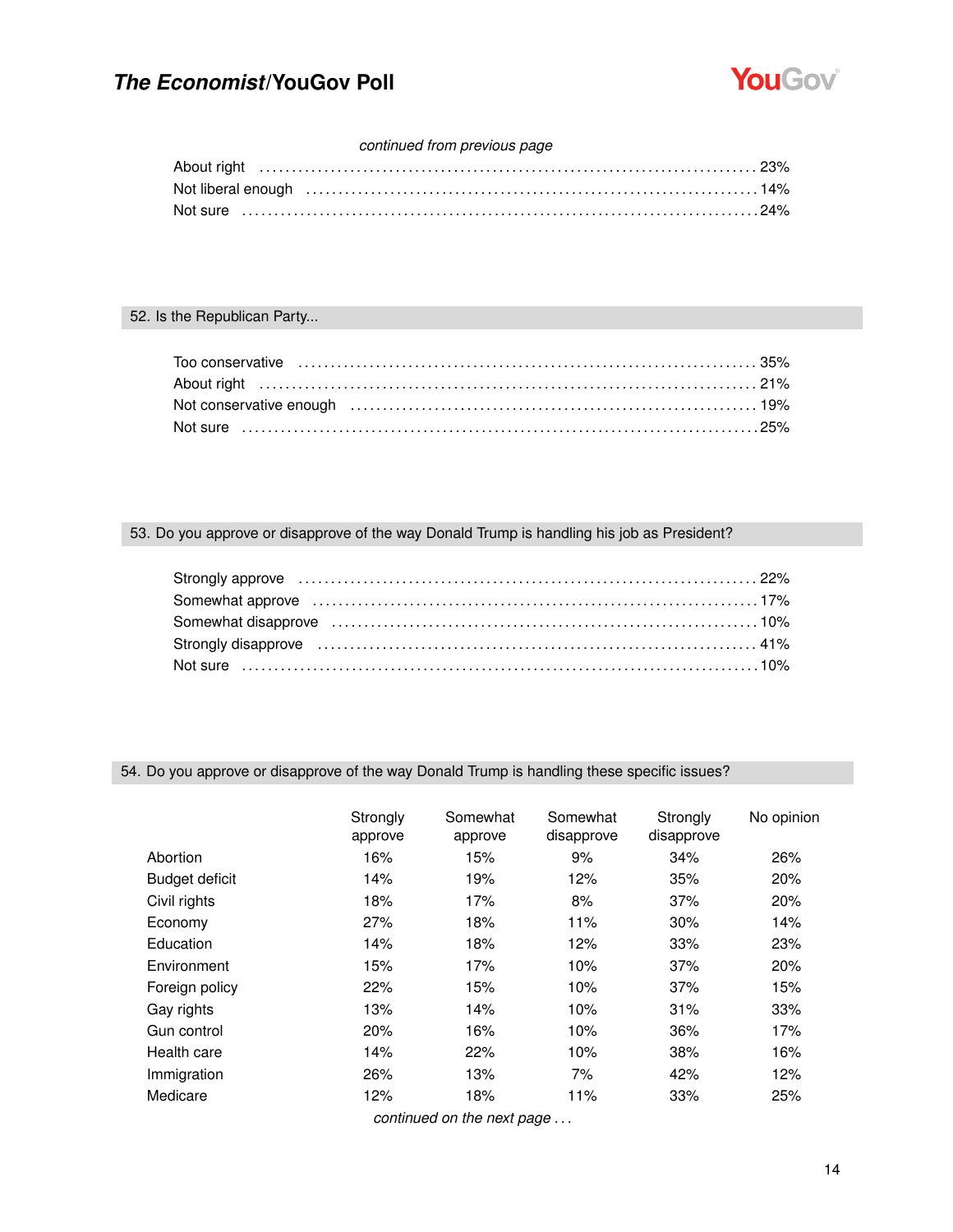

### *continued from previous page*

|                 | Strongly<br>approve | Somewhat<br>approve | Somewhat<br>disapprove | Strongly<br>disapprove | No opinion |
|-----------------|---------------------|---------------------|------------------------|------------------------|------------|
| Social security | 13%                 | 18%                 | 11%                    | 31%                    | 26%        |
| Taxes           | 22%                 | 16%                 | 11%                    | 34%                    | 17%        |
| Terrorism       | 25%                 | 17%                 | 10%                    | 30%                    | 18%        |
| Veterans        | 24%                 | 18%                 | 11%                    | 27%                    | 19%        |
| Women's rights  | 16%                 | 14%                 | 11%                    | 36%                    | 22%        |

55. Which of these words would you use to describe Donald Trump, and which of these words would you definitely not use to describe Donald Trump? (Please check all that apply.)

|              |          |          | No Opinion |
|--------------|----------|----------|------------|
|              | Positive | Negative |            |
| Honest       | 19%      | 42%      | 39%        |
| Intelligent  | 27%      | 34%      | 39%        |
| Religious    | 9%       | 34%      | 57%        |
| Inspiring    | 16%      | 36%      | 48%        |
| Patriotic    | 31%      | 23%      | 45%        |
| Strong       | 31%      | 26%      | 43%        |
| <b>Bold</b>  | 41%      | 15%      | 45%        |
| Experienced  | 15%      | 36%      | 49%        |
| Sincere      | 20%      | 39%      | 42%        |
| Partisan     | 17%      | 16%      | 67%        |
| Effective    | 29%      | 31%      | 40%        |
| Exciting     | 15%      | 26%      | 59%        |
| Steady       | 15%      | 30%      | 55%        |
| Hypocritical | 44%      | 15%      | 41%        |
| Arrogant     | 63%      | 8%       | 29%        |

### 56. Would you say Donald Trump is...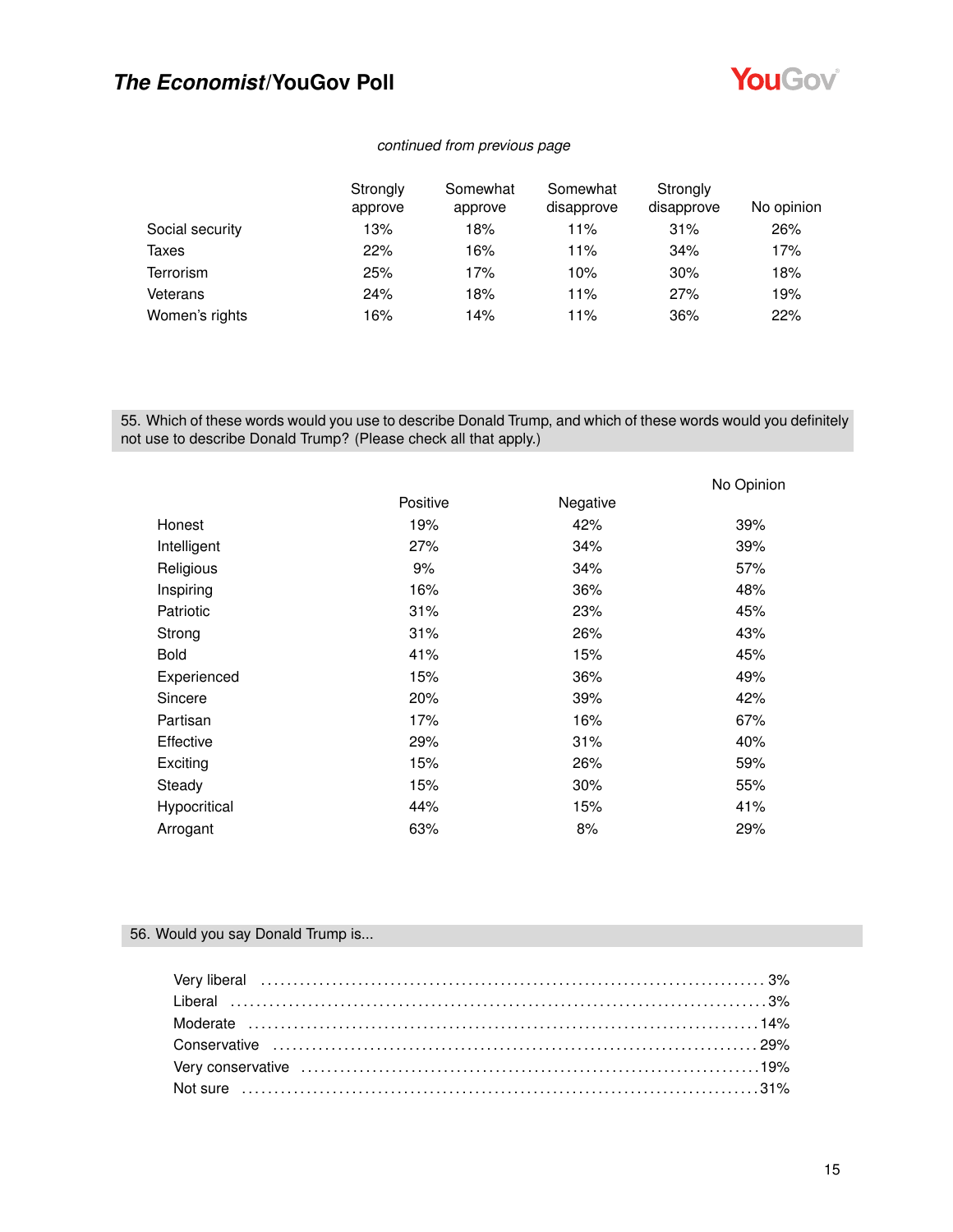

### 57. Do you think Donald Trump...

| Not sure ………………………………………………………………………………16% |  |
|--------------------------------------------|--|

58. How much do you think Donald Trump cares about the needs and problems of people like you?

### 59. Would you say Donald Trump is a strong or a weak leader?

### 60. Do you think Donald Trump is honest and trustworthy, or not?

| Not honest and trustworthy measurement contains the control of the state of $53\%$ |  |
|------------------------------------------------------------------------------------|--|
|                                                                                    |  |

### 61. Do you think Donald Trump has the temperament to be the President?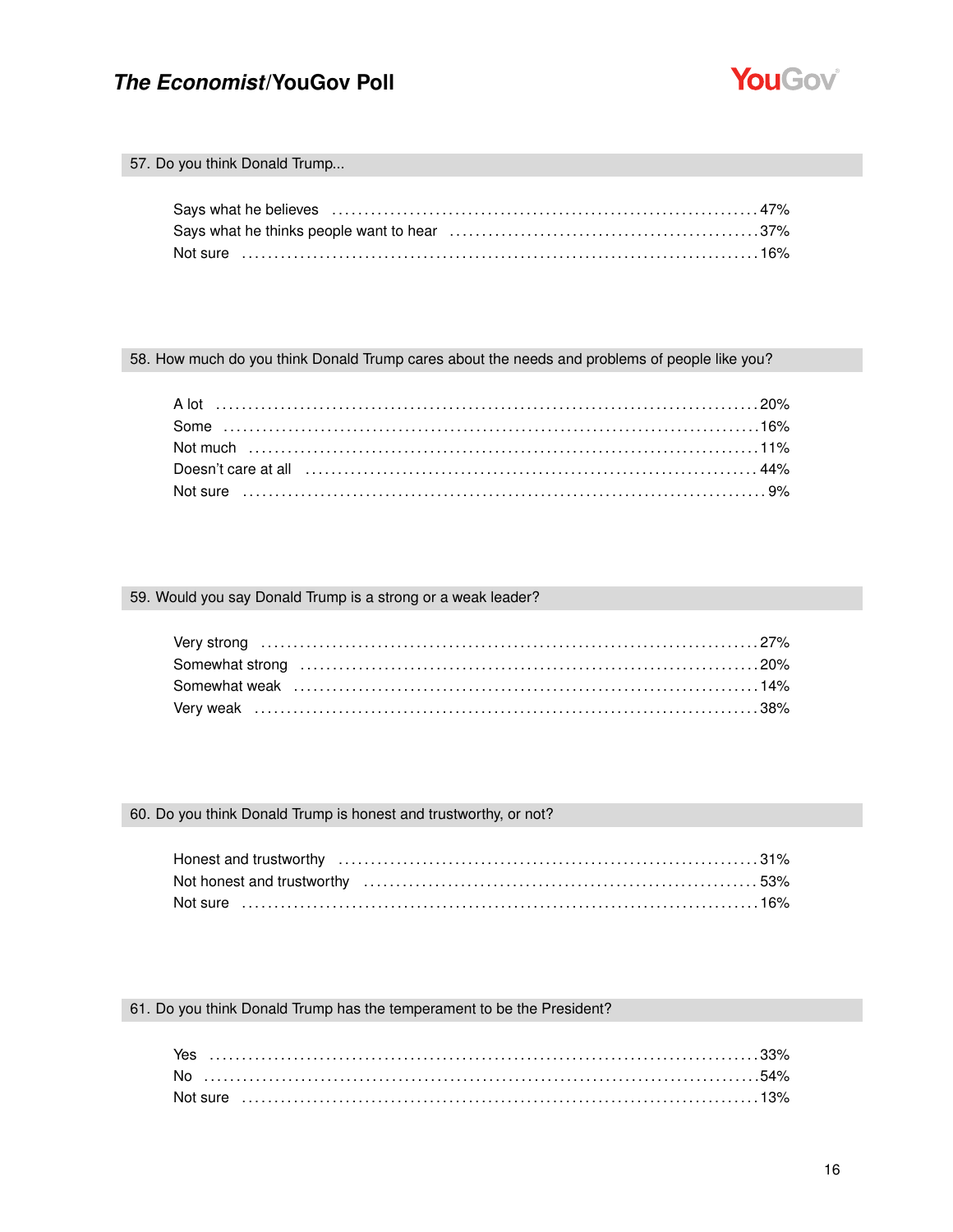

### 62. How likely do you think it is that Donald Trump will get us into a war?

63. Do you think the way Donald Trump uses Twitter is appropriate or inappropriate for the President of the United States?

| Not sure …………………………………………………………………………………16% |  |
|---------------------------------------------|--|

64. Are you optimistic or pessimistic about the next few years with Donald Trump as President?

### 65. Do you want Donald Trump to run for re-election in 2020?

66. Overall, do you approve or disapprove of the way that the United States Congress is handling its job?

Strongly approve . . . . . . . . . . . . . . . . . . . . . . . . . . . . . . . . . . . . . . . . . . . . . . . . . . . . . . . . . . . . . . . . . . . . . . . . .3%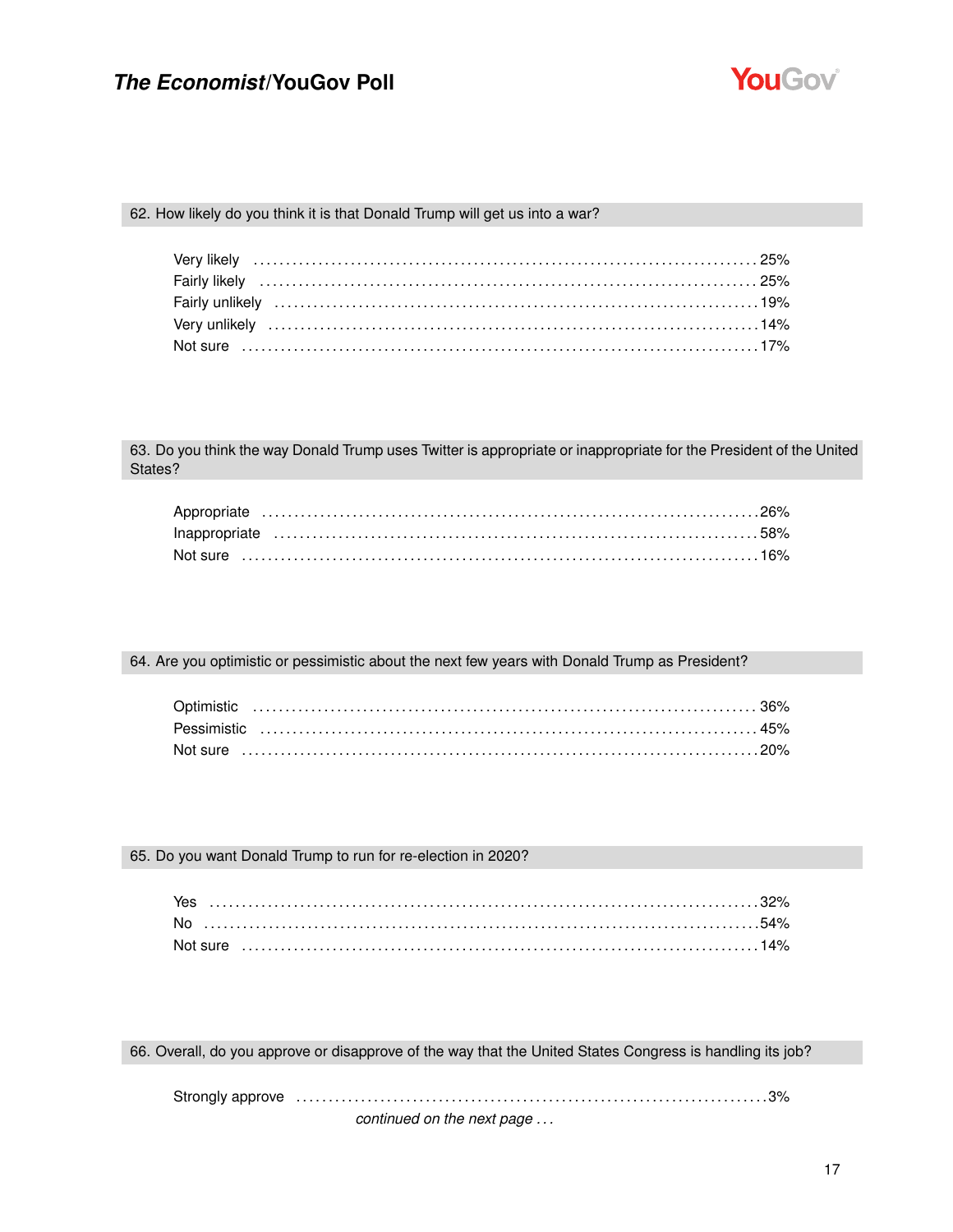

### *continued from previous page*

| 8% Somewhat approve excession contracts and contracts are contracted as a set of the set of the set of the set of the set of the set of the set of the set of the set of the set of the set of the set of the set of the set o |  |
|--------------------------------------------------------------------------------------------------------------------------------------------------------------------------------------------------------------------------------|--|
|                                                                                                                                                                                                                                |  |
|                                                                                                                                                                                                                                |  |
|                                                                                                                                                                                                                                |  |
|                                                                                                                                                                                                                                |  |

### 67. Do you have a favorable or unfavorable opinion of the following groups in Congress?

|                         | Verv<br>favorable | Somewhat<br>favorable | Somewhat<br>unfavorable | Verv<br>unfavorable | Don't know |
|-------------------------|-------------------|-----------------------|-------------------------|---------------------|------------|
| Democrats in Congress   | 11%               | 22%                   | 17%                     | 34%                 | 15%        |
| Republicans in Congress | 6%                | 20%                   | 20%                     | 38%                 | 15%        |

68. Do you approve or disapprove of the way Paul Ryan is handling his job as Speaker of the U.S. House of Representatives?

| Somewhat approve increases in the contract of the state of the state of the state of the state of the state of the state of the state of the state of the state of the state of the state of the state of the state of the sta |  |
|--------------------------------------------------------------------------------------------------------------------------------------------------------------------------------------------------------------------------------|--|
|                                                                                                                                                                                                                                |  |
| Strongly disapprove (all accordinations) and the strongly disapprove (contained a strongly disapprove (contain                                                                                                                 |  |
|                                                                                                                                                                                                                                |  |

69. Do you want the next leader of Republicans in the U.S. House of Representatives to be more or less conservative than Paul Ryan?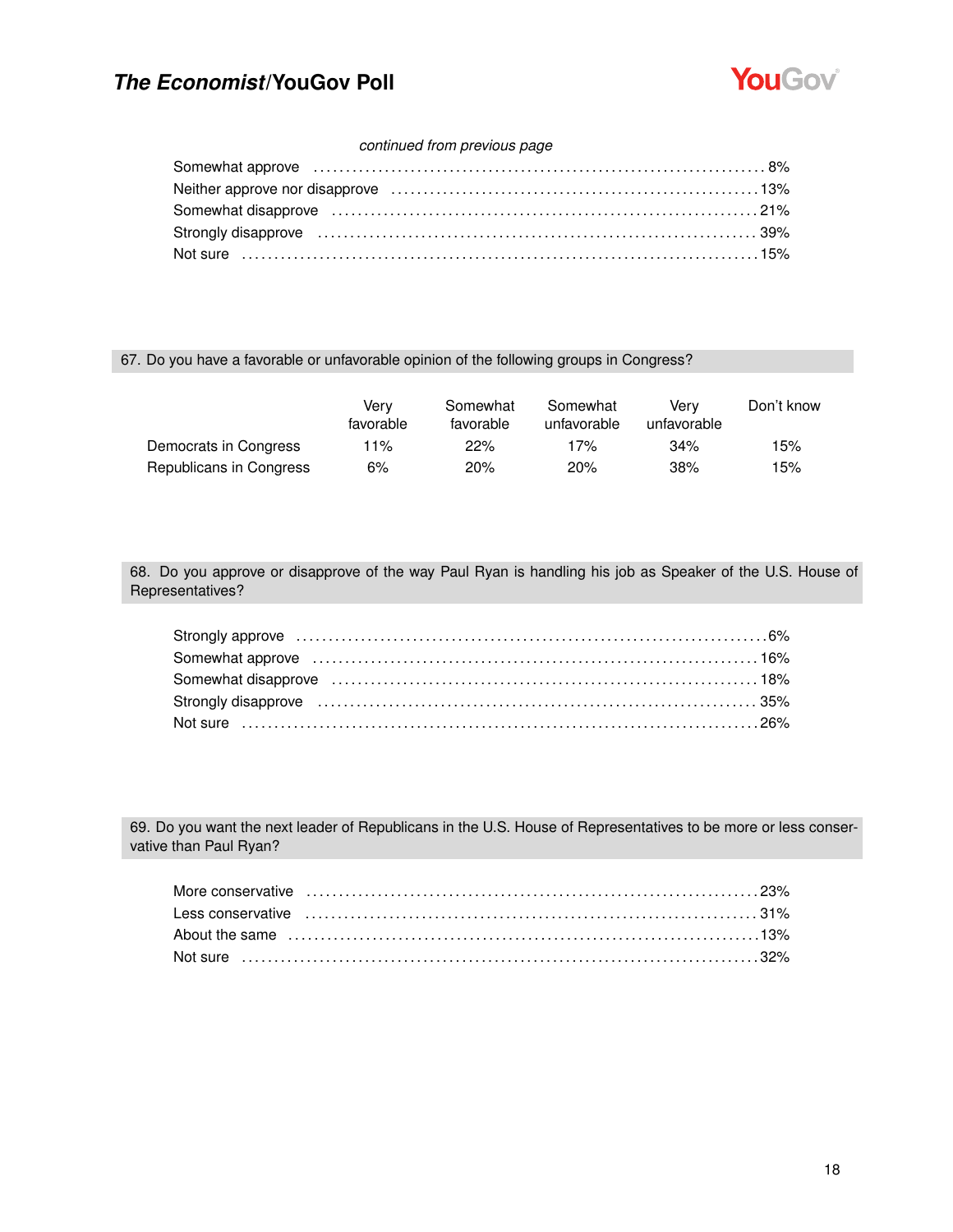

| 70. Do you have a favorable or an unfavorable opinion of the following people? |
|--------------------------------------------------------------------------------|
|--------------------------------------------------------------------------------|

|                      |                   | Some-             | Some-<br>what    |                       |               | Never<br>heard of<br>this |
|----------------------|-------------------|-------------------|------------------|-----------------------|---------------|---------------------------|
|                      | Very<br>favorable | what<br>favorable | unfavor-<br>able | Very unfa-<br>vorable | Don't<br>know | person                    |
| Jim Jordan           | 11%               | 9%                | 6%               | 16%                   | 22%           | 37%                       |
| Kevin McCarthy       | 6%                | 12%               | 9%               | 13%                   | 27%           | 33%                       |
| <b>Steve Scalise</b> | 11%               | 12%               | 8%               | 14%                   | 25%           | 29%                       |

### 71. Who do you think should lead Republicans in the U.S. House of Representatives?

| Kevin McCarthy (and according to the control of the control of the control of the control of the control of the control of the control of the control of the control of the control of the control of the control of the contr |  |
|--------------------------------------------------------------------------------------------------------------------------------------------------------------------------------------------------------------------------------|--|
|                                                                                                                                                                                                                                |  |
|                                                                                                                                                                                                                                |  |
|                                                                                                                                                                                                                                |  |
| I don't care who leads the Republicans in the U.S. House of Representatives 33%                                                                                                                                                |  |

72. Do you approve or disapprove of the way Mitch McConnell is handling his job as Majority Leader of the U.S. Senate?

| Strongly disapprove (all accordination of the strongle of the strongly disapprove and the strongle of the strongle of the strongle strongle strongle strongle strongle strongle strongle strongle strongle strongle strongle s |  |
|--------------------------------------------------------------------------------------------------------------------------------------------------------------------------------------------------------------------------------|--|
|                                                                                                                                                                                                                                |  |

## 73. Who do you think should lead Republicans in the U.S. Senate?

| I don't care who leads the Republicans in the U.S. Senate 30% |  |
|---------------------------------------------------------------|--|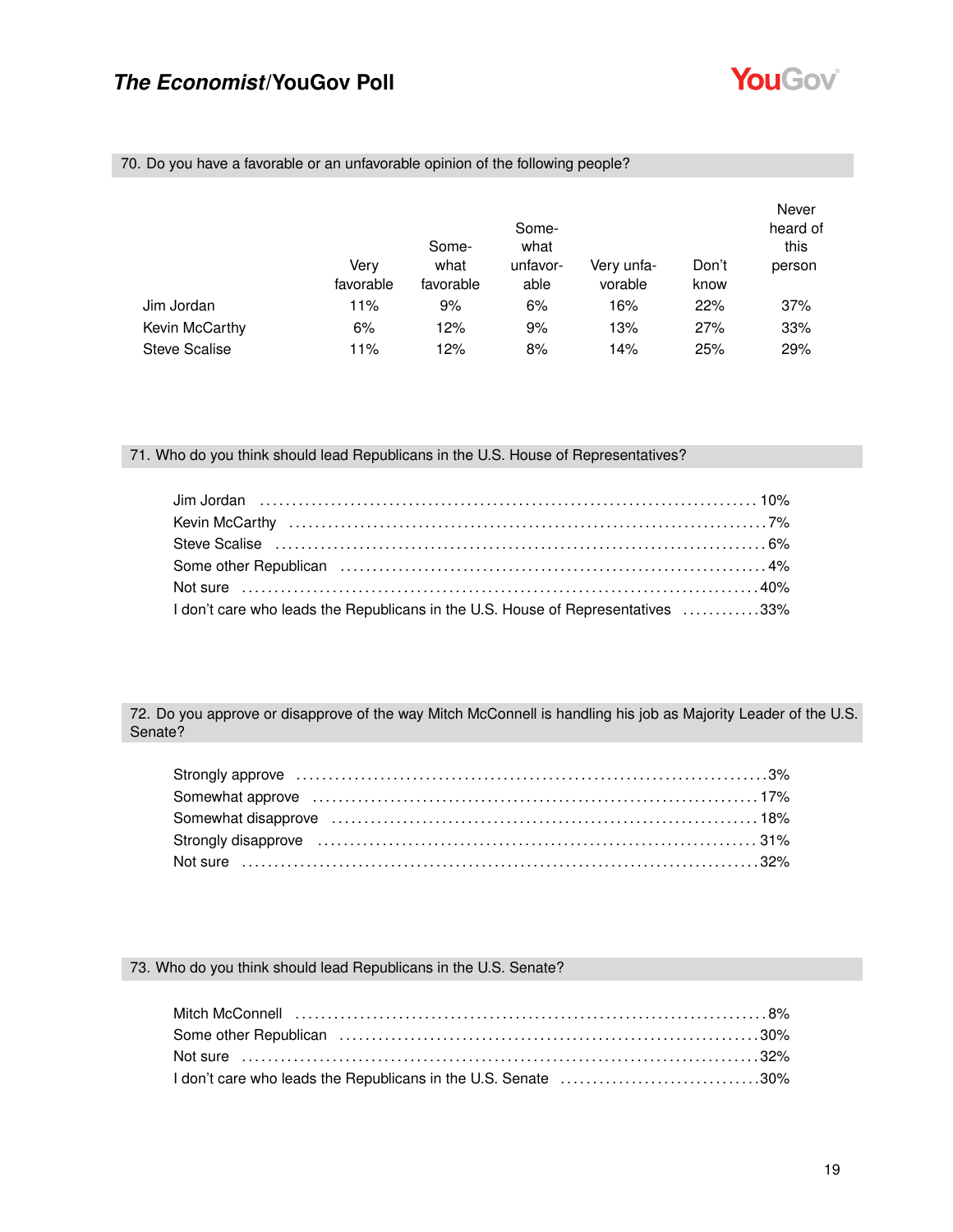

74. Do you approve or disapprove of the way Nancy Pelosi is handling her job as the Minority Leader of the U.S. House of Representatives?

| Somewhat approve increases in the contract of the state of the state of the state of the state of the state of the state of the state of the state of the state of the state of the state of the state of the state of the sta |  |
|--------------------------------------------------------------------------------------------------------------------------------------------------------------------------------------------------------------------------------|--|
|                                                                                                                                                                                                                                |  |
|                                                                                                                                                                                                                                |  |
|                                                                                                                                                                                                                                |  |

### 75. Who do you think should lead Democrats in the U.S. House of Representatives?

| Nancy Pelosi (and according to the control of the control of the control of the control of the control of the c |  |
|-----------------------------------------------------------------------------------------------------------------|--|
|                                                                                                                 |  |
|                                                                                                                 |  |
| I don't care who leads the Democrats in the U.S. House of Representatives 25%                                   |  |

76. Do you approve or disapprove of the way Chuck Schumer is handling his job as Minority Leader of the U.S. Senate?

| Somewhat approve (all according to the control of the state of the state of the state of the state of the state of the state of the state of the state of the state of the state of the state of the state of the state of the |  |
|--------------------------------------------------------------------------------------------------------------------------------------------------------------------------------------------------------------------------------|--|
|                                                                                                                                                                                                                                |  |
| Strongly disapprove matures and the control of the strongly disapprove matures are sensitively sensitively and $26\%$                                                                                                          |  |
|                                                                                                                                                                                                                                |  |

### 77. Who do you think should lead Democrats in the U.S. Senate?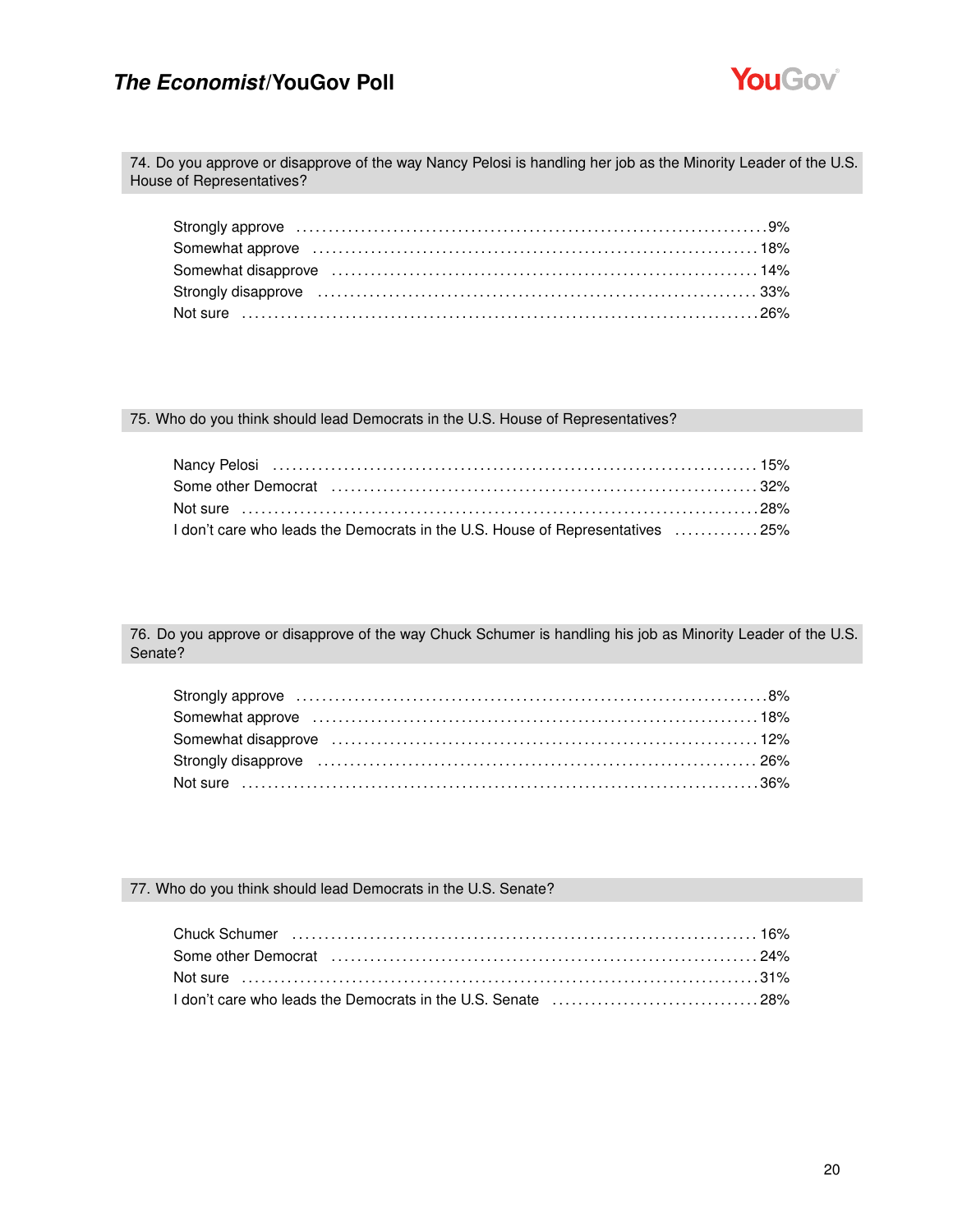

78. Do you think the current Congress has accomplished more or less than Congress usually does at this point in its two-year term?

| More than usual (all the continuum control of the control of the control of the control of the control of the control of the control of the control of the control of the control of the control of the control of the control |  |  |  |  |  |  |  |  |  |  |
|--------------------------------------------------------------------------------------------------------------------------------------------------------------------------------------------------------------------------------|--|--|--|--|--|--|--|--|--|--|
|                                                                                                                                                                                                                                |  |  |  |  |  |  |  |  |  |  |
|                                                                                                                                                                                                                                |  |  |  |  |  |  |  |  |  |  |
|                                                                                                                                                                                                                                |  |  |  |  |  |  |  |  |  |  |

79. Do you think the current Congress has accomplished more or less than Congress usually does at this point in its two-year term?

| A lot less than usual (a) and the control of the control of the control of the control of the control of the c |  |
|----------------------------------------------------------------------------------------------------------------|--|
|                                                                                                                |  |

80. Who is more to blame for Congress achieving less than usual? *Asked if respondent says Congress accomplished less than usual*

| Republicans in Congress (all accommunications) and according to the Association of the Republicans in Congress |  |
|----------------------------------------------------------------------------------------------------------------|--|
|                                                                                                                |  |
|                                                                                                                |  |
|                                                                                                                |  |

81. Do you wish the Democratic candidates who run for Congress this year will be more like Barack Obama or more like Bernie Sanders?

| More like Bernie Sanders (and according to the control of the Sandy Table 18%) |  |
|--------------------------------------------------------------------------------|--|
|                                                                                |  |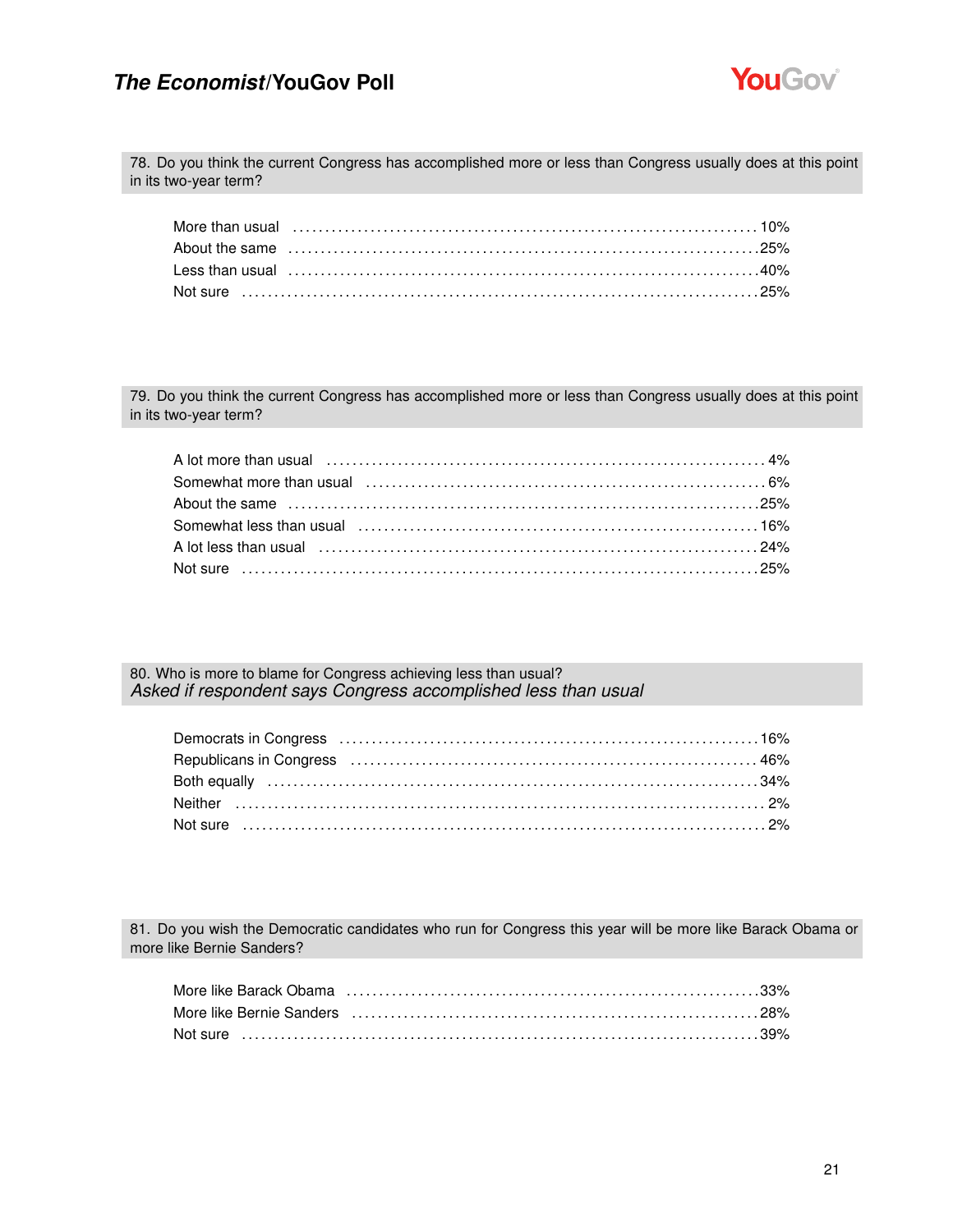

82. Do you wish the Republican candidates who run for Congress this year will be more like Donald Trump or more like George W Bush?

| More like George W Bush (and the content of the content of the content of the 40%) |  |
|------------------------------------------------------------------------------------|--|
|                                                                                    |  |

### 83. What is your preference for the outcome of this year's congressional elections?

### 84. Overall, do you think the economy is getting better or worse?

### 85. Do you think the stock market will be higher or lower 12 months from now?

### 86. Would you say that you and your family are...

| continued on the next page |
|----------------------------|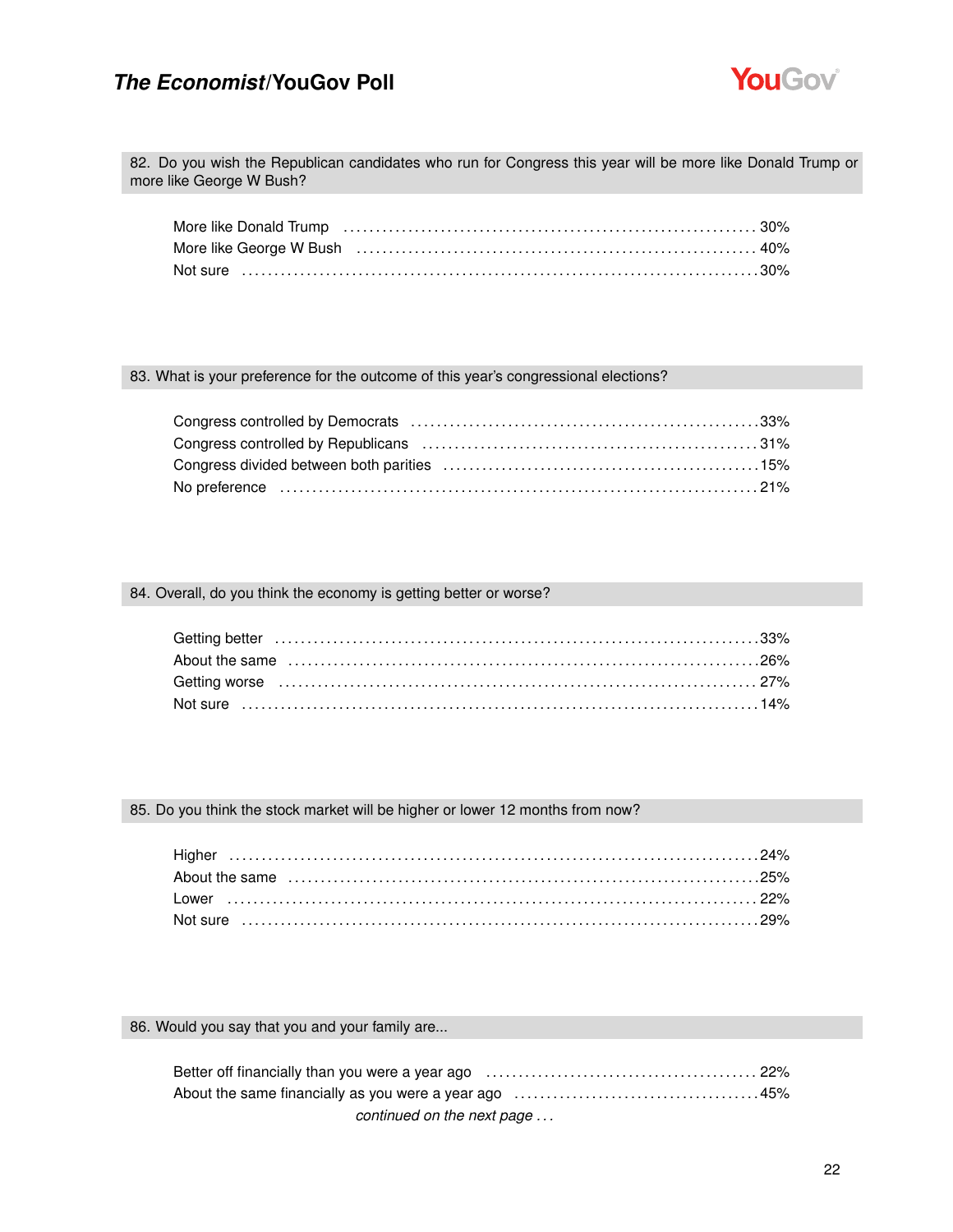

### continued from previous page

|  |  |  |  | Worse off financially than you were a year ago witcom contracts contracts and 22% |  |
|--|--|--|--|-----------------------------------------------------------------------------------|--|
|  |  |  |  | Not sure …………………………………………………………………………………12%                                       |  |

### 87. Is the place where you live owned or rented?

### 88. Do you have a mortgage? Asked of those who own the place where they live

| No |  |
|----|--|

### 89. Six months from now do you think there will be...

### 90. How worried are you about losing your job?

| Not very worried contain and the contact of the contact of the contact of the contact of $63\%$ |  |
|-------------------------------------------------------------------------------------------------|--|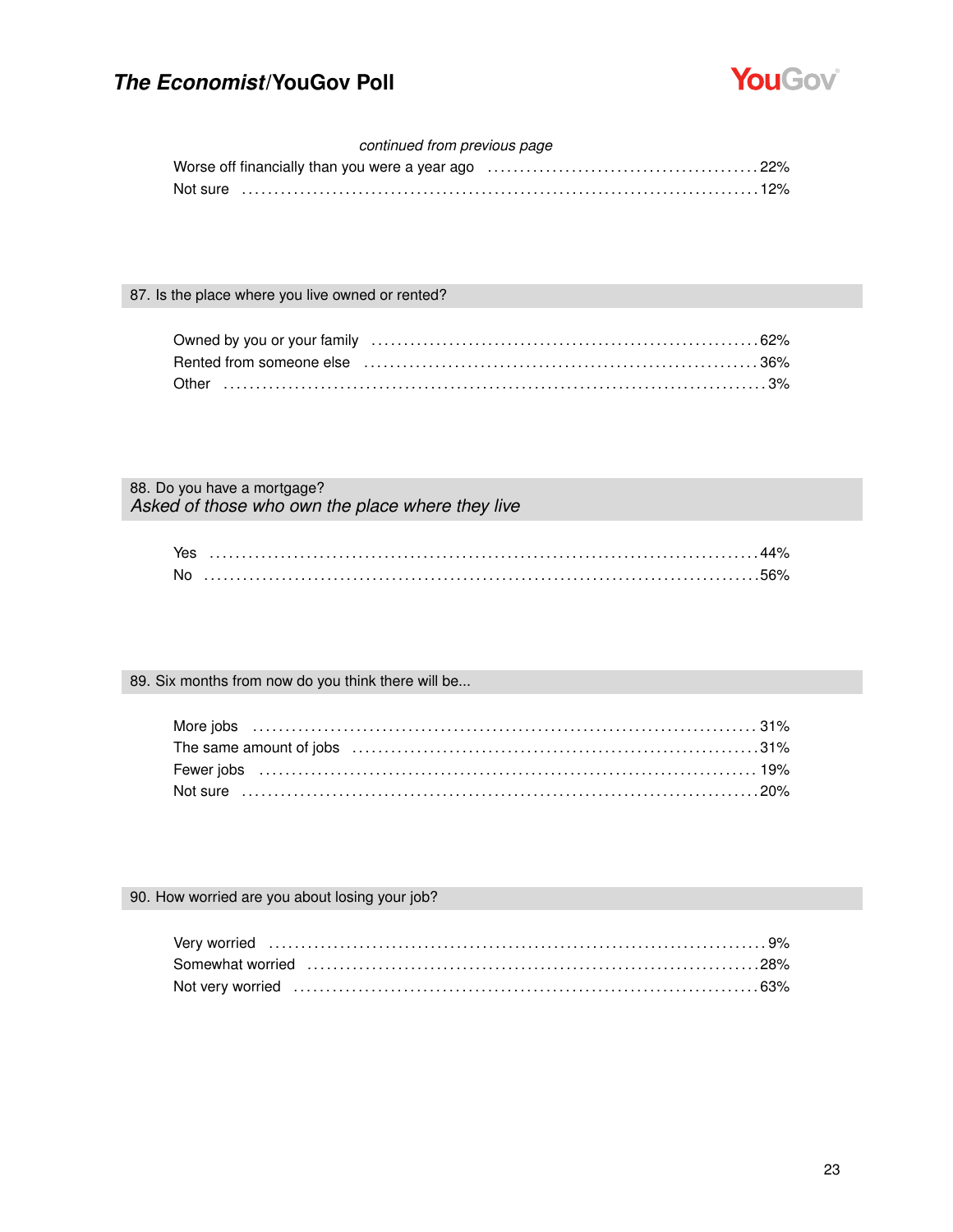

91. If you lost your job, how hard would it be for you to find a new job that paid as much as you are making now?

| Somewhat hard – It might take a while before I found a job that paid as much. 34% |  |
|-----------------------------------------------------------------------------------|--|
|                                                                                   |  |
| Not sure ………………………………………………………………………………………13%                                     |  |

#### 92. How happy would you say you are with your current job?

93. Some people seem to follow what's going on in government and public affairs most of the time, whether there's an election going on or not. Others aren't that interested. Would you say you follow what's going on in government and public affairs ...

### 94. In general, how would you describe your own political viewpoint?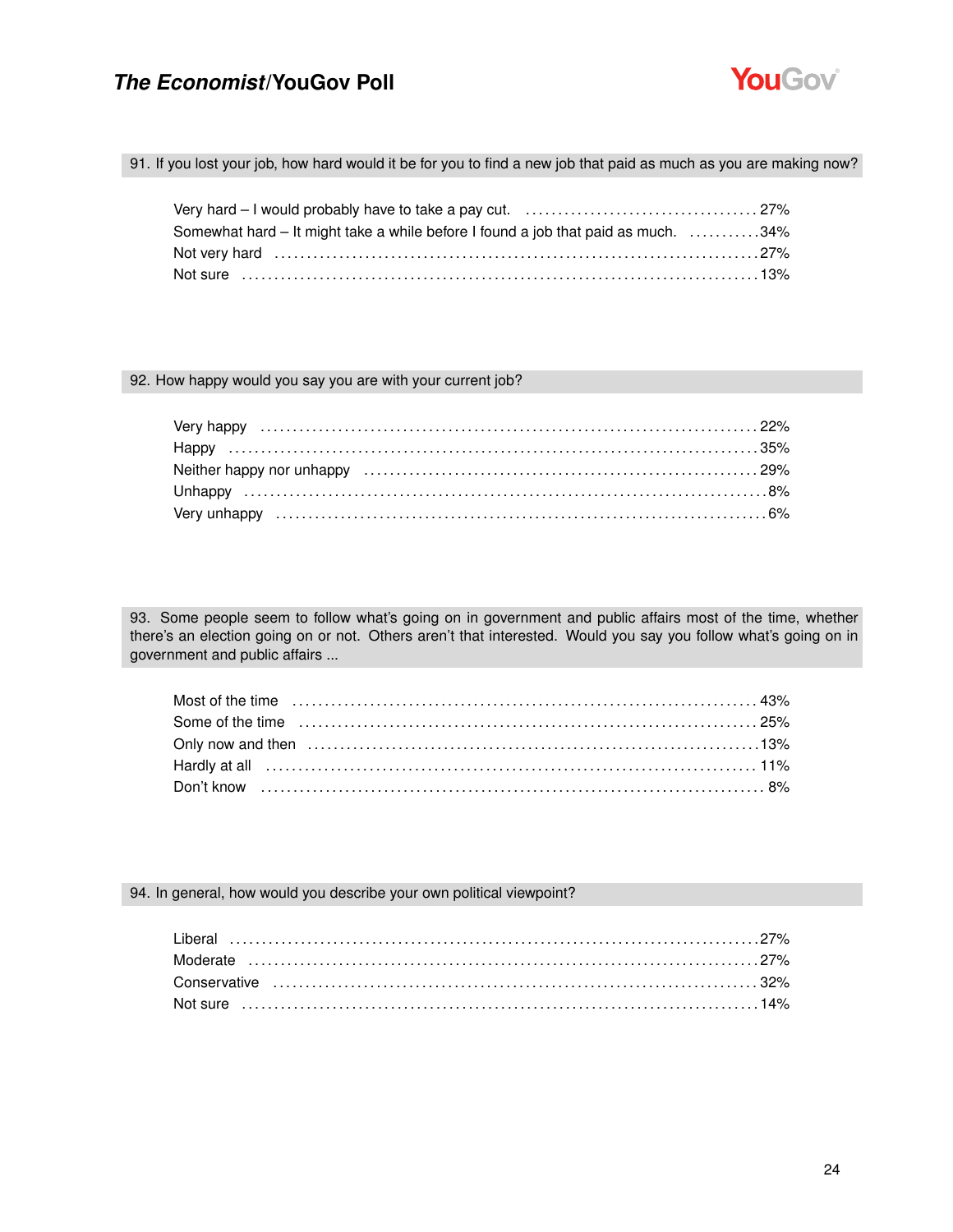

### 95. In general, how would you describe your own political viewpoint?

### 96. Are you registered to vote?

97. If an election for U.S. Congress were being held today, who would you vote for in the district where you live? *Asked of registered voters*

| The Democratic Party candidate (and the content of the content of the Cementary 44%)                                                                                                                                          |  |
|-------------------------------------------------------------------------------------------------------------------------------------------------------------------------------------------------------------------------------|--|
| The Republican Party candidate (and the content of the content of the Republican Party candidate (and the content of the Republican Party candidate of the content of the Republican Party candidate of the Republic Republic |  |
|                                                                                                                                                                                                                               |  |
|                                                                                                                                                                                                                               |  |
|                                                                                                                                                                                                                               |  |

98. If Donald Trump runs for re-election in 2020, would that make you more or less likely to vote the Republican Congressional candidate in the district where you live, or would it have no effect on how you vote? *Asked of registered voters*

| More likely to vote for the Republican Congressional candidate 25% |  |
|--------------------------------------------------------------------|--|
| Less likely to vote for the Republican Congressional candidate 27% |  |
|                                                                    |  |
|                                                                    |  |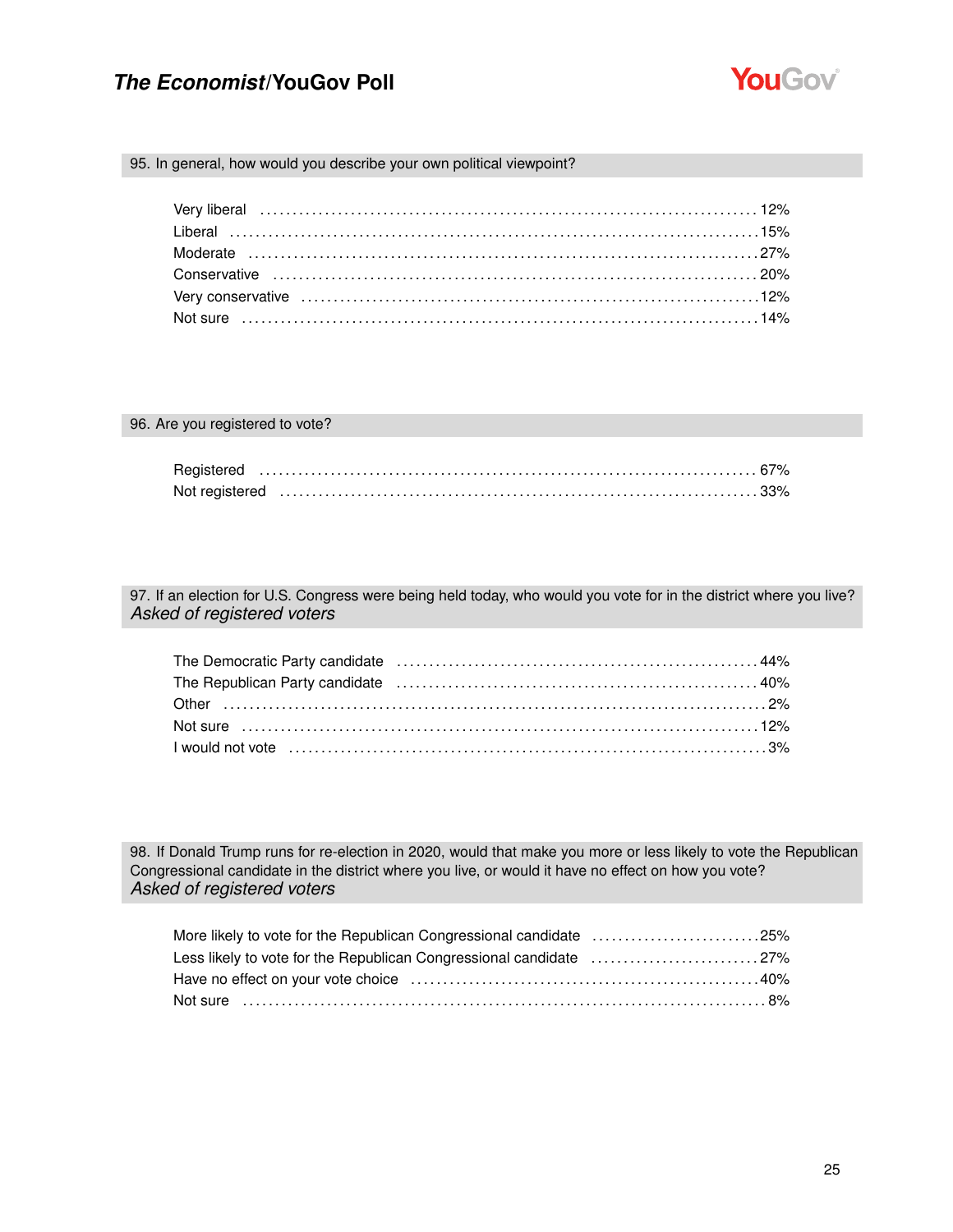

99. Did you vote in the 2016 Presidential primary or caucus in your state? *Asked of registered voters*

| Yes, I voted the Democratic Presidential primary or caucus 35%                                |  |
|-----------------------------------------------------------------------------------------------|--|
| Yes, I voted the Republican Presidential primary or caucus 35%                                |  |
| 23%. No, I did not vote in either the Republican or Democratic Presidential primary or caucus |  |
|                                                                                               |  |

100. Which candidate did you vote for in the 2016 Democratic Presidential primary or caucus in your state? *Asked of registered voters who voted in their state's 2016 Democratic Presidential primary or caucus*

| Bernie Sanders (and the continuum of the control of the control of the control of the control of the control o |
|----------------------------------------------------------------------------------------------------------------|
|                                                                                                                |

101. Which candidate did you vote for in the 2016 Republican Presidential primary or caucus in your state? *Asked of registered voters who voted in their state's 2016 Republican Presidential primary or caucus*

102. Did you vote in the election on Tuesday, November 8, 2016? *Asked of registered voters*

| No. |  |
|-----|--|

103. Who did you vote for in the election for President?

| continued on the next page |
|----------------------------|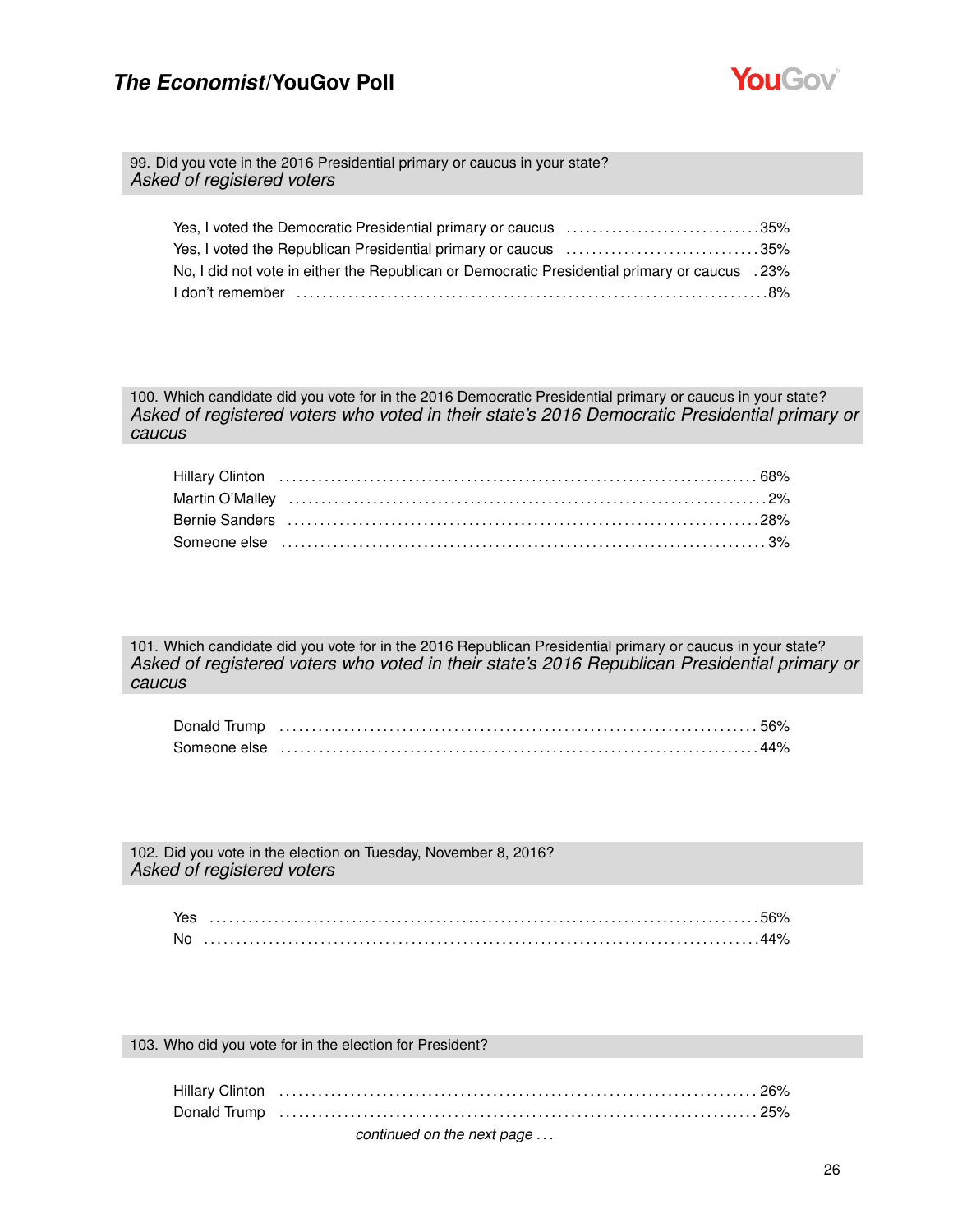

### continued from previous page

### 104. Generally speaking, do you think of yourself as a ...?

### 105. Generally speaking, do you think of yourself as a ...?

106. Which candidate did you vote for in the 2012 Presidential election? Asked of registered voters old enough to vote in 2012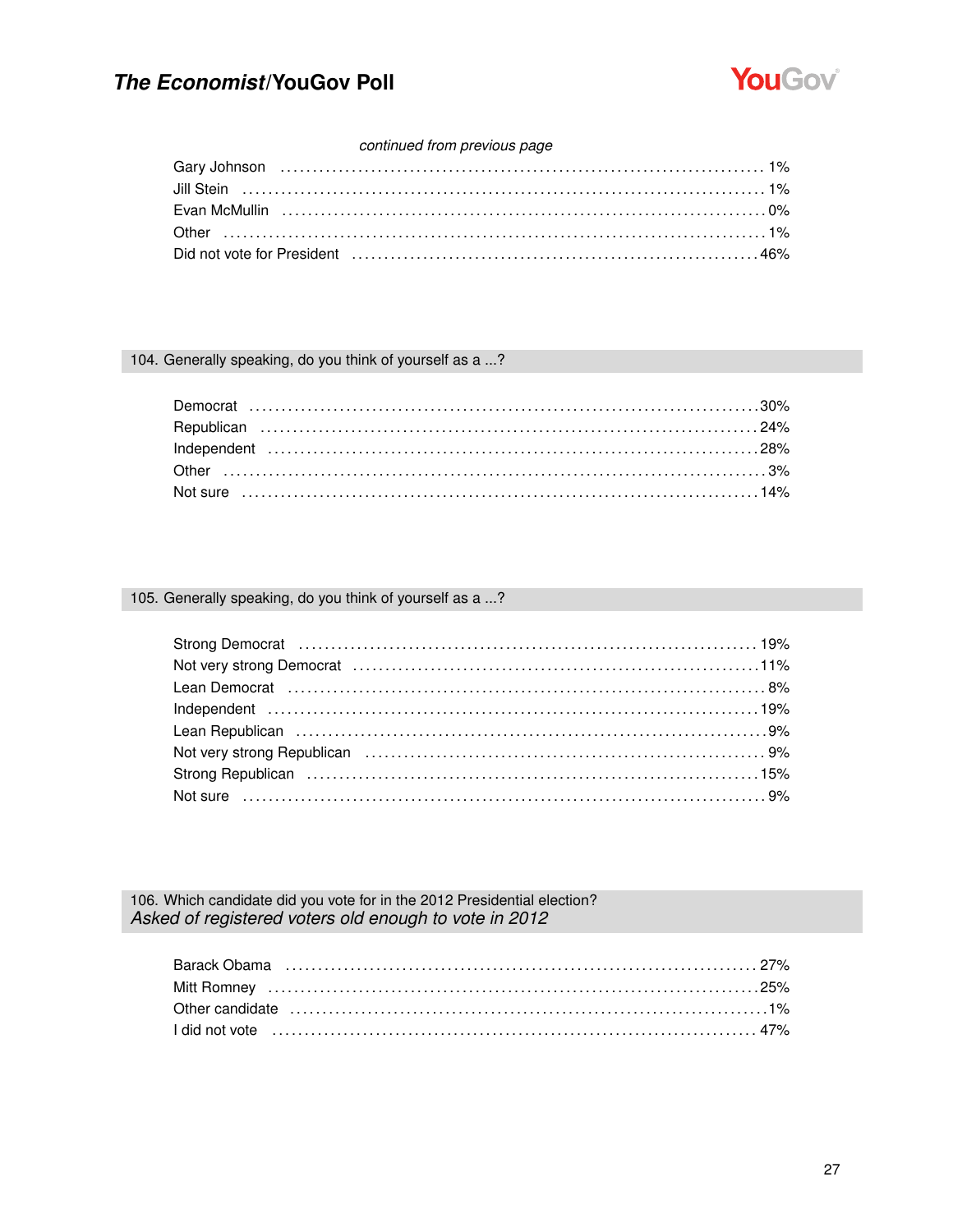

## 107. What is your gender?

| Male   |  |
|--------|--|
| Female |  |

### 108. Respondent age by category

### 109. What racial or ethnic group best describes you?

# 110. What is the highest level of education you have completed?

### 111. What is your marital status?

| 1000 - 1000 - 1000 - 1000 - 1000 - 1000 - 1000 - 1000 - 1000 - 1000 - 1000 - 1000 - 1000 - 1000 - 1000 - 1000 - 1000 - 1000 - 1000 - 1000 - 1000 - 1000 - 1000 - 1000 - 1000 - 1000 - 1000 - 1000 - 1000 - 1000 - 1000 - 100 |  |
|------------------------------------------------------------------------------------------------------------------------------------------------------------------------------------------------------------------------------|--|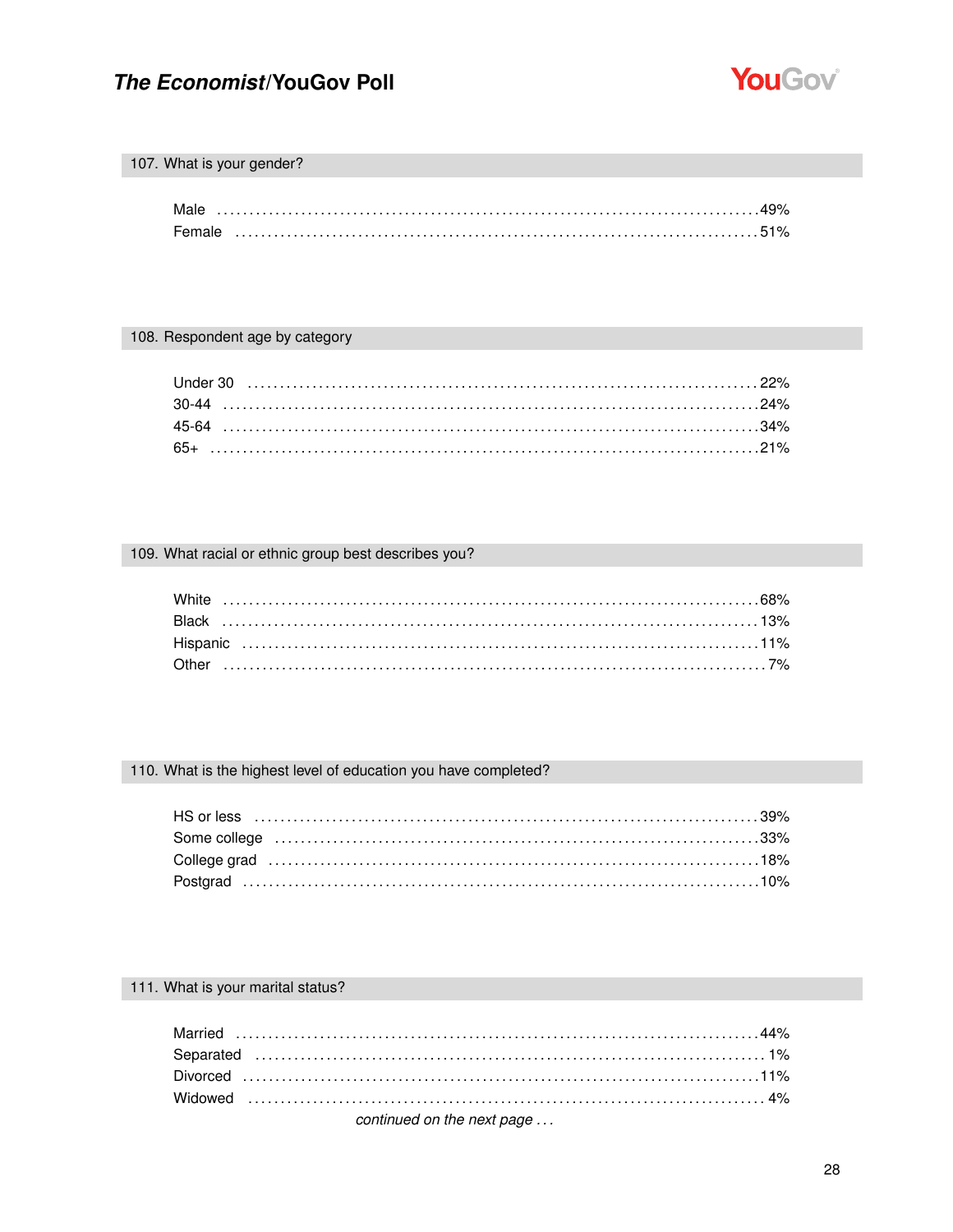

### continued from previous page

### 112. Are you the parent or guardian of any children under the age of 18?

| . No |  |
|------|--|

### 113. Calculated from respondent's state of residence

### 114. Which of the following best describes the place where you live?

### 115. Overall, how would you rate your city or town as a place to live?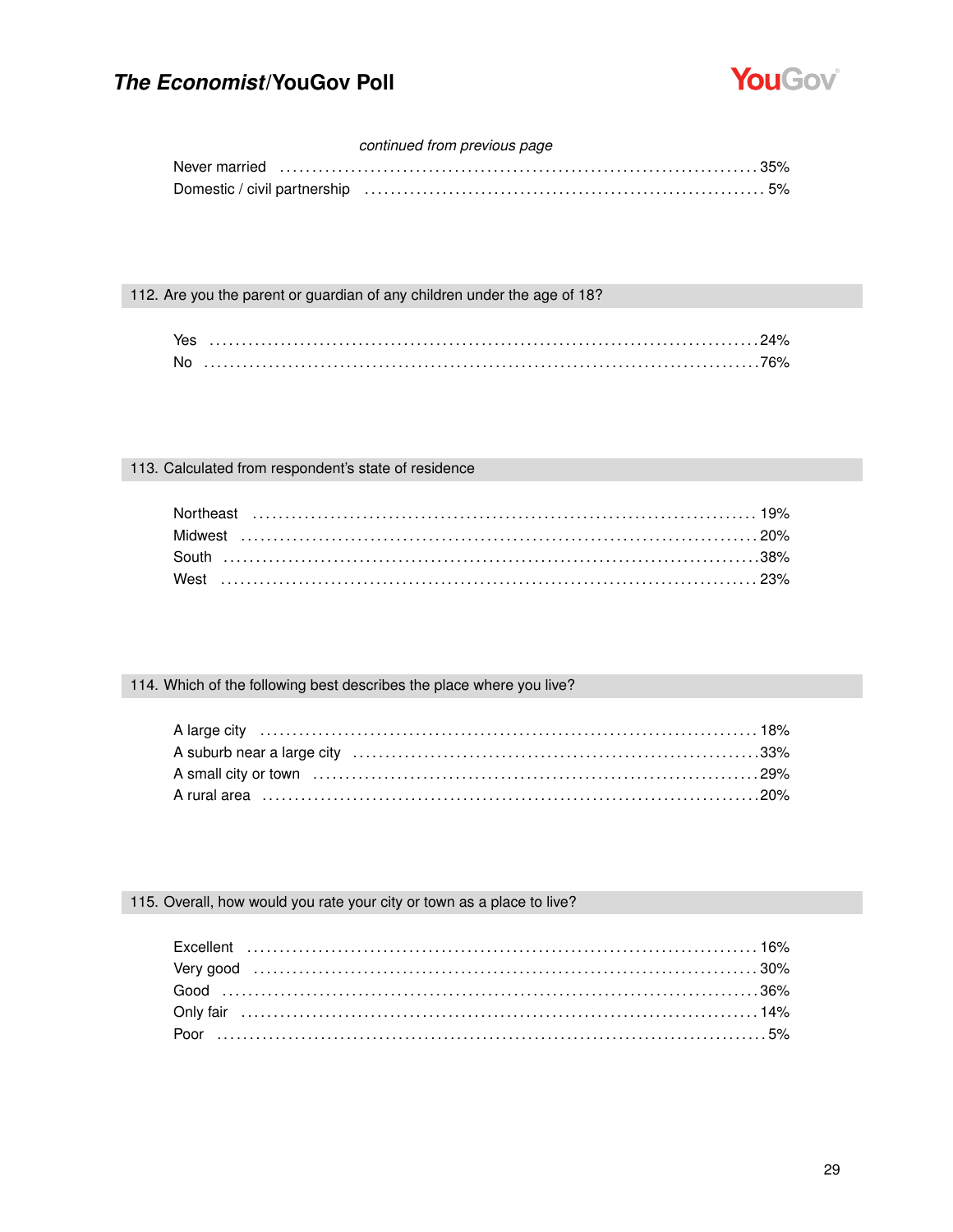

### 116. Which of the following best describes your current employment status?

| Full-time employed (and according to the control of the control of the control of the control of the control of the control of the control of the control of the control of the control of the control of the control of the c |  |
|--------------------------------------------------------------------------------------------------------------------------------------------------------------------------------------------------------------------------------|--|
| Part-time employed (and according continuum and and according to the control of the control of the control of the control of the control of the control of the control of the control of the control of the control of the con |  |
|                                                                                                                                                                                                                                |  |
|                                                                                                                                                                                                                                |  |
|                                                                                                                                                                                                                                |  |
|                                                                                                                                                                                                                                |  |
|                                                                                                                                                                                                                                |  |
|                                                                                                                                                                                                                                |  |

#### 117. Thinking back over the last year, what was your family's annual income?

118. We'd like to know whether you or someone in your immediate family is currently serving or has ever served in the U.S. military. Immediate family is defined as your parents, siblings, spouse, and children. Please check all boxes that apply.

| Military Household - Family (all contains and contained all contained and the 7%                                                                                                                                               |  |
|--------------------------------------------------------------------------------------------------------------------------------------------------------------------------------------------------------------------------------|--|
|                                                                                                                                                                                                                                |  |
|                                                                                                                                                                                                                                |  |
| Military Household - None (all accordinations) with the Military Household - None (all according to the Military Military Military Military Military Military Military Military Military Military Military Military Military M |  |

#### 119. Are you or is someone in your household a member of a labor union?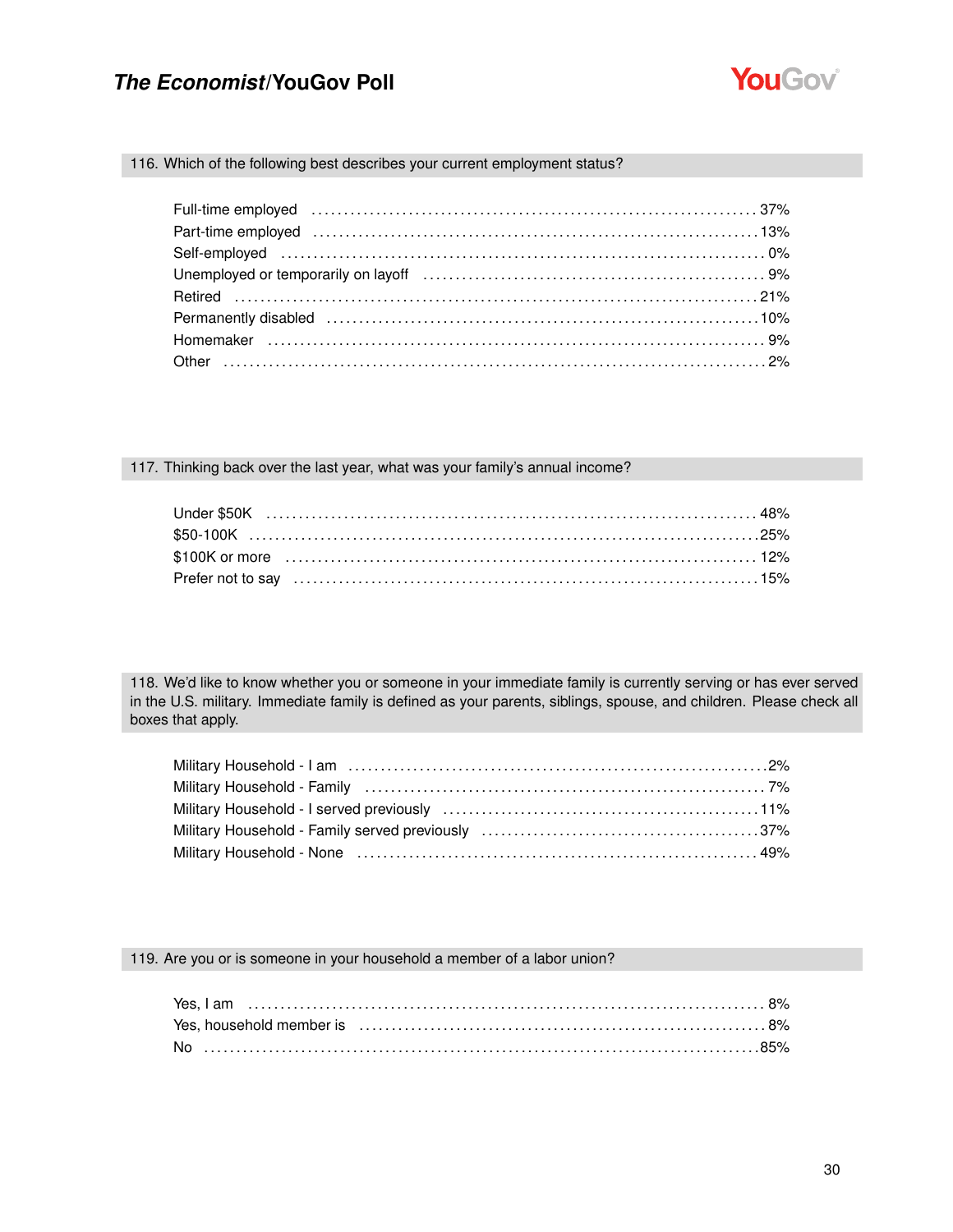

### 120. How important is religion in your life?

### 121. Aside from weddings and funerals, how often do you attend religious services?

### 122. Would you describe yourself as a "born-again" or evangelical Christian, or not?

| Yes |  |
|-----|--|
| No  |  |

123. People practice their religion in different ways. Outside of attending religious services, how often do you pray?